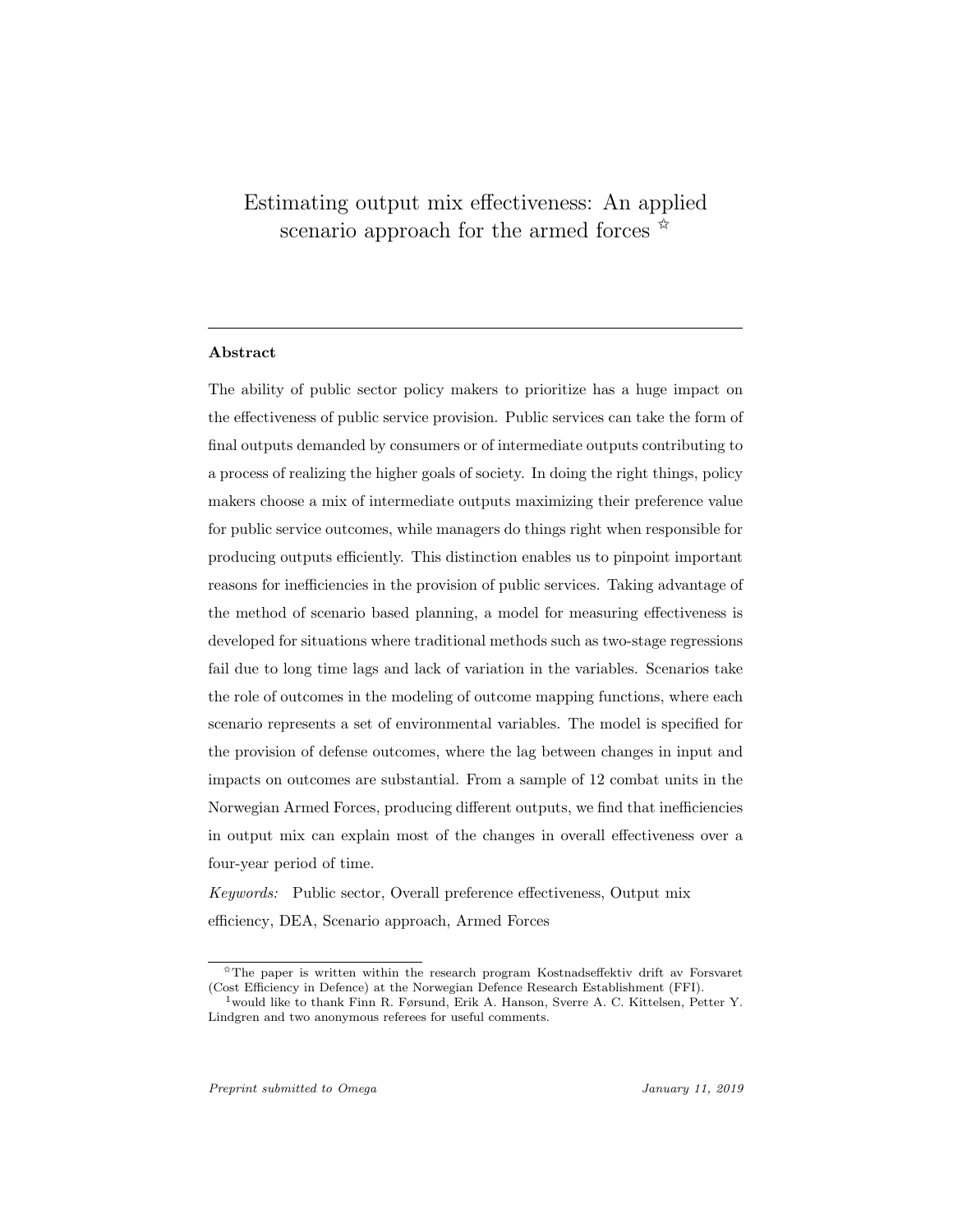#### 1. Introduction

Public sector effectiveness is measured in order to investigate whether public spending has the intended effects on society. The effectiveness of public sector service provision is usually evaluated by the impact the services have on measurable outcome indicators. Attainable effects and outcomes are determined not only by the amount of spending, but also by the technology used in producing public services, the service mix and a set of environmental variables affecting the transformation processes related to outputs and outcomes. The present paper sets out to pinpoint the role of output mix in public sector effectiveness. Despite the fact that the role is frequently recognized in theory, few practical solutions have been offered for estimating the effects of different mixes of output and the effect seems to be misunderstood in practical applications ([13]).

Four main motivations for effectiveness studies are found in the literature: the identification of output-changes in the public sector to be used in the national accounts to follow the development of public sector productivity;<sup>2</sup> the evaluation of investment decisions; the evaluation of programs and systems;<sup>3</sup> and the measurement of effectiveness in order to make quality adjustments for outputs.<sup>4</sup> Without careful assessment of the problem in question, however, important reasons for inefficiencies may be left out of the analyses. Thus, a fourth motivation for empirical studies of effectiveness is made explicit in the present paper through the introduction of the measure of mix-effectiveness and its implications for the impact of managers and policy makers on effectiveness.

<sup>2</sup>The Atkinson Review [3] is an example of careful examination of outcome measures in the context of the UK National Accounts.

<sup>3</sup>See e.g. the WHO handbook on evaluating health systems [22].

<sup>4</sup> [9] states that "The quality of the output lies in its results, i.e. in the outcome.The most appropriate way of adjusting for quality therefore is to investigate changes in outcome indicators".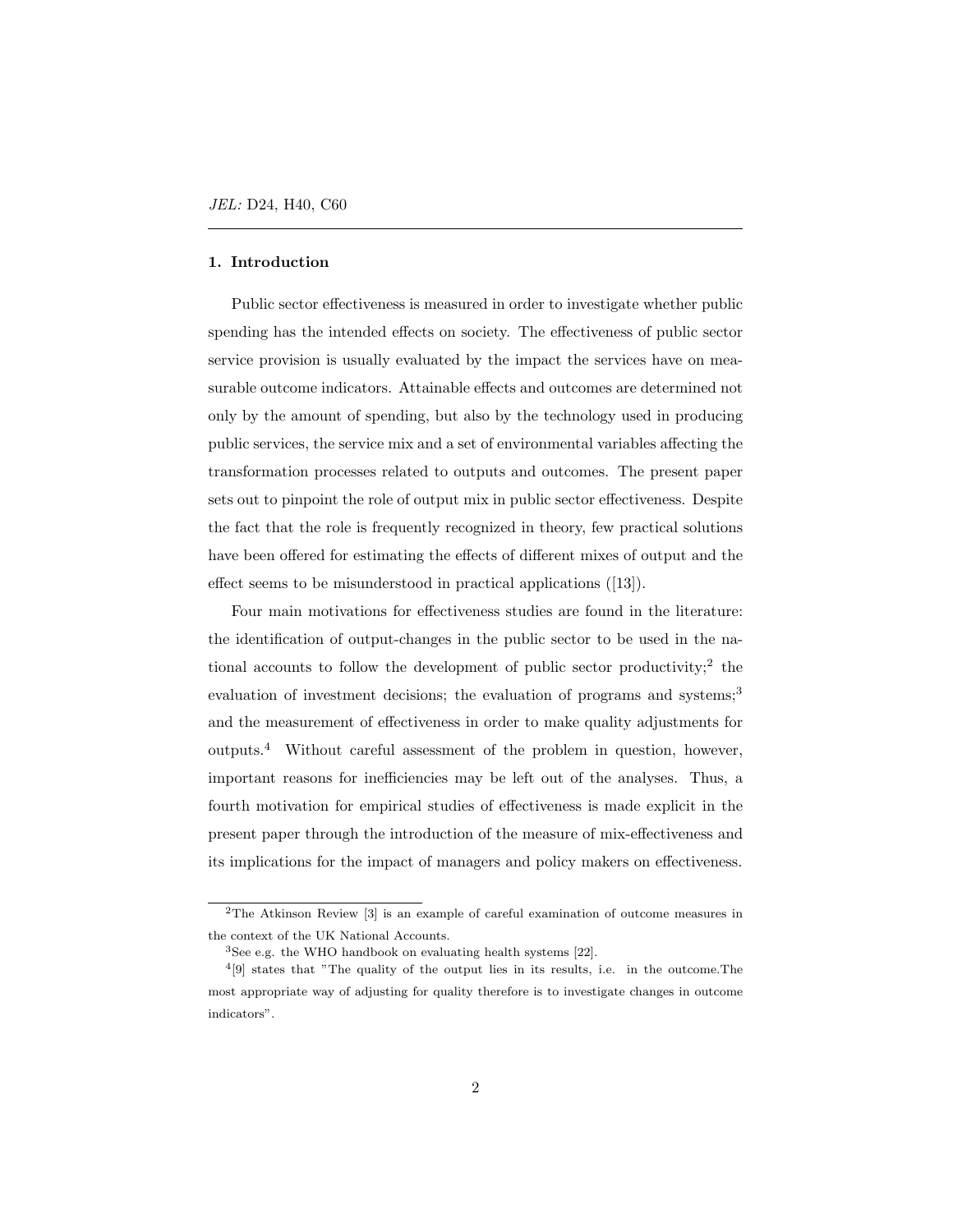The various motivations and problems behind studies of effectiveness tend to lead to the development of different efficiency concepts and methods for measuring effectiveness. The usual practice is to define effectiveness as the Farrell technical efficiency measure, but substituting outputs with outcome variables.<sup>5</sup> Of course, in principle the general efficiency concept can be applied over several transformation steps. However, if the transformation steps are not modeled explicitly, significant sources of inefficiency can be left unidentified. Hence, substituting outputs with outcomes in the standard Farrell measure includes the effect of output mix in the model, but leaves the effect of both output mix and input mix unidentified. Yet another strand uses outputs as standard inputs and outcomes as the outputs.<sup>6</sup> This approach clearly deals with output mix, but without modeling any output production technology explicitly. Hence, the main disadvantage of the approach is that evaluation of output mix is not based on an assumption about the efficient use of the technology involved. Thus, the conditions for true effectiveness based on efficient use of technology where all units are projected to the production frontier remain unidentified.

Another problem unaddressed by both approaches is the level of control decision makers have in transforming outputs into outcomes [13]. If the effects of variables outside the control of decision makers are substantial, the meaning of efficiency, measured relative to a frontier, becomes unclear. A clarification of the effectiveness concept is found in Førsund [13], who introduces a new measure of overall preference effectiveness. The measure is similar to the revenue efficiency measure, which allows for substitutions in outputs, decomposing effectiveness into technical efficiency and output mix effectiveness instead of output mix efficiency. This is carried out by introducing a preference function for outcomes where the preferences take the role of output prices in the standard problem, but for outcomes rather than outputs.

 ${}^{5}$ See e.g. [26] and [18].

<sup>&</sup>lt;sup>6</sup>See e.g. studies of the the education sector in [20], the non-profit organizations in [21], transportation economics in [6], and public libraries in [15].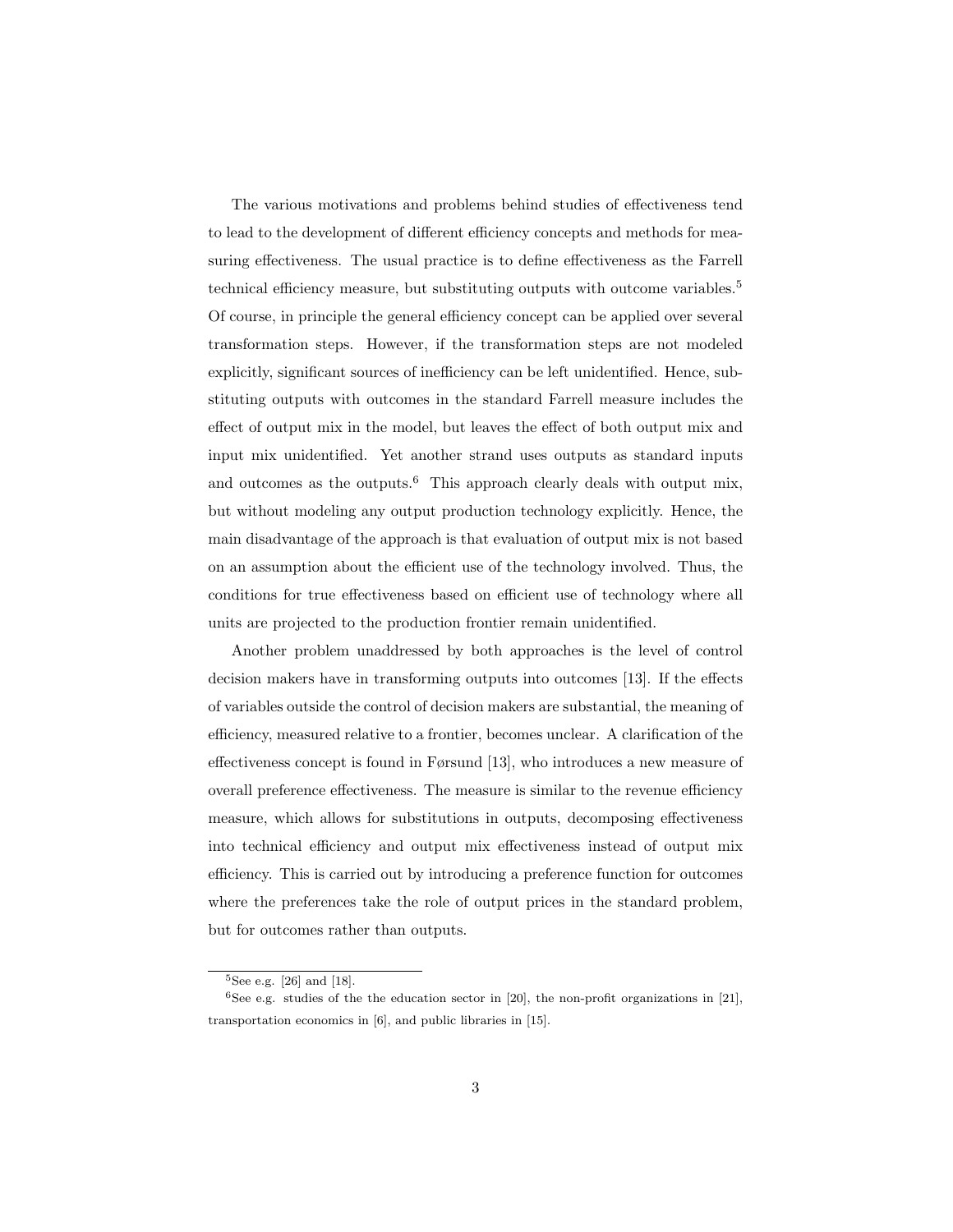If multiple outcomes exist, some sort of signal, i.e. prices, is needed in order to determine whether the desired effects have taken place so that effectiveness can be evaluated. As market prices for outcomes related to public sector service provision do not exist, the preferences of policy makers e.g. politicians or civil servants could replace the role of prices in such evaluations. Preferences are, however, not straight forward to implement as guidelines for the production of outputs. This leads to an asymmetry in information between the policy maker (principal) and the managers at the production units (agents) which is only partly dealt with by the often carefull instructions provided by policy makers. Instructions could be implicit in the form of budget grants for various activities or more explicit in the form of output and outcome targets. As we will show, this is important for how we understand and interpret effectiveness in general and any inefficiencies from output mix in particular. In fact, distinguishing between output mix effectiveness and technical efficiency enables us also to specifically address any inefficiencies to either the policy makers or the managers in control of a production unit.

The links between outputs, exogenous variables (environmentals) and outcomes are complicated, and the dynamic relationships involved have to be modeled. The transformation of outputs and environmental variables into outcomes is described through an outcome mapping function.<sup>7</sup> If data on environmentals are available, the outcome mapping function can in principle be estimated. However, in many applications the variables are stochastic, unmeasurable or have too little variation for use in econometrical analysis. Few practical solutions are offered in the literature for specifying a function. Any evaluation of mix effectiveness based on empirical data is made possible only by dealing with these problems and by constructing continuous outcome indicators.

The complexities related to the estimation of the outcome mapping function,

<sup>&</sup>lt;sup>7</sup>The concept of *mapping* could be found to be more appropriate than *production* in describing the function, which is not to be confused with production functions in the traditional sense. This clarification is owed to Sverre A. C. Kittelsen.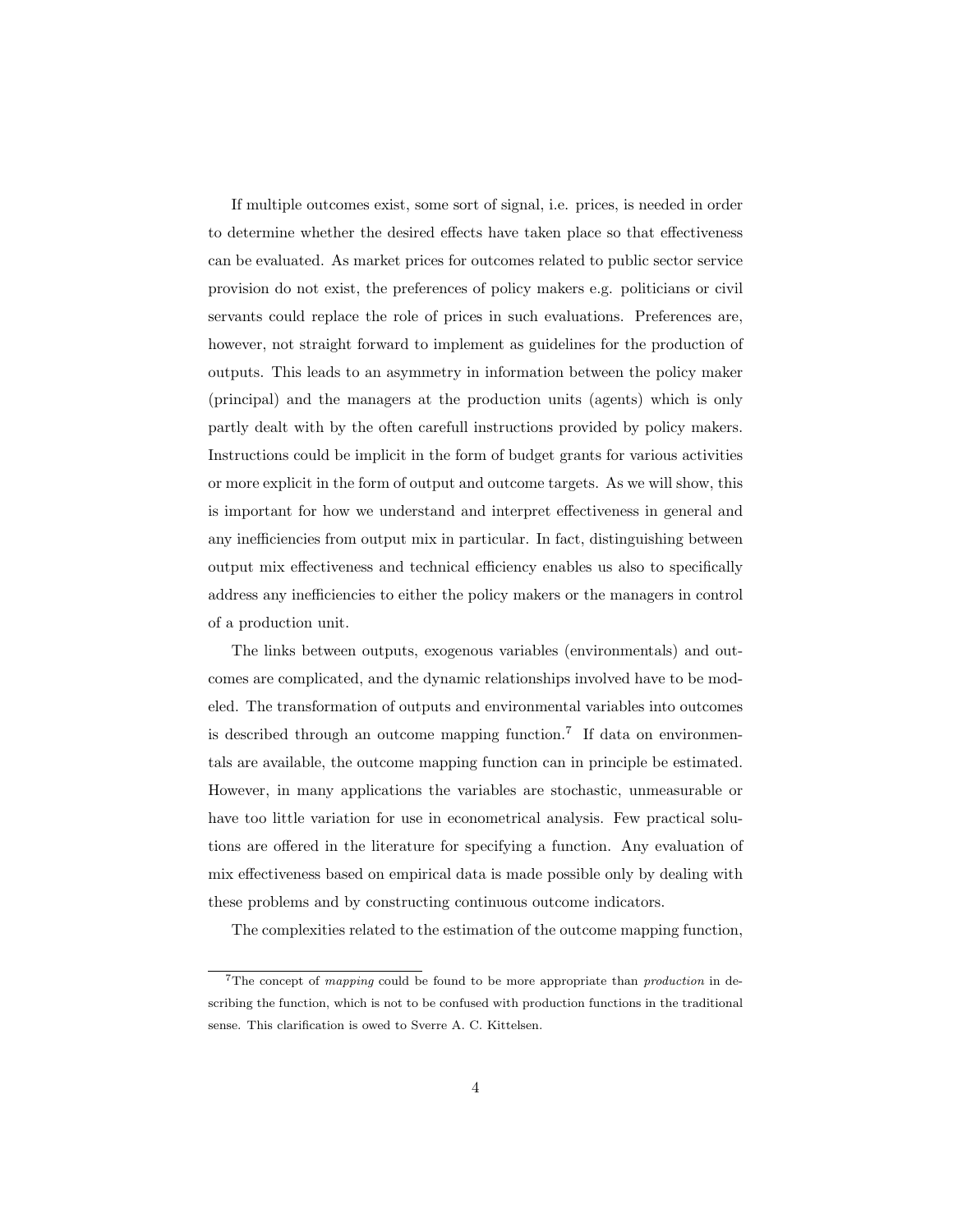or the relationships such a mapping function are to express, are frequently pointed out in the effectiveness literature e.g. in the fields of health, education and defense. In the literature on effectiveness in health systems, there are problems related to the lag between inputs and outcomes [22]. The outcome of the health system is not only a function of inputs this year, but also partly a function of inputs from previous years as well as variables outside the control of the health sector. Murray and Evans [22] point out that inefficiencies could be partly due to technical inefficiency and partly due to choosing the wrong mix of outputs. However, only the first source is covered in detail in their framework.

Perhaps in response to the various applications of effectiveness studies, the concepts of output and outcome are used differently in the literature. Studies of the education system have been largely concerned with school outputs [7]. Pritchett and Filmer [23] question the basic approach and assumptions behind the studies of education production functions, after many empirical studies that have found that resources are only tenuously related to measured achievement. However, they did so without referring to any explicit distinction between production of outputs and outcome mapping, which possibly could have explained the tenuous relationships. Environmental variables are obviously important also in education. Ruggiero [26] suggests that standard data envelopment analysis (DEA) models do not work in studies of efficiency in the educational system, due to the heterogeneity of decision making units arising from socioeconomic differences.<sup>8</sup> In estimating the efficiency of New York State school districts, the education of the adult population is used as an environmental variable in the model, representing all exogenous community characteristics that influence educational production [26]. This enables the evaluation of school districts with the same level of environmental conditions in a DEA model. However, because it is concerned with outcomes but links inputs directly to the outcomes, the distinction between the technical efficiency of the school managers and the output

<sup>8</sup>Ruggiero [25] points also to the role of environmental variables in the public sector in general.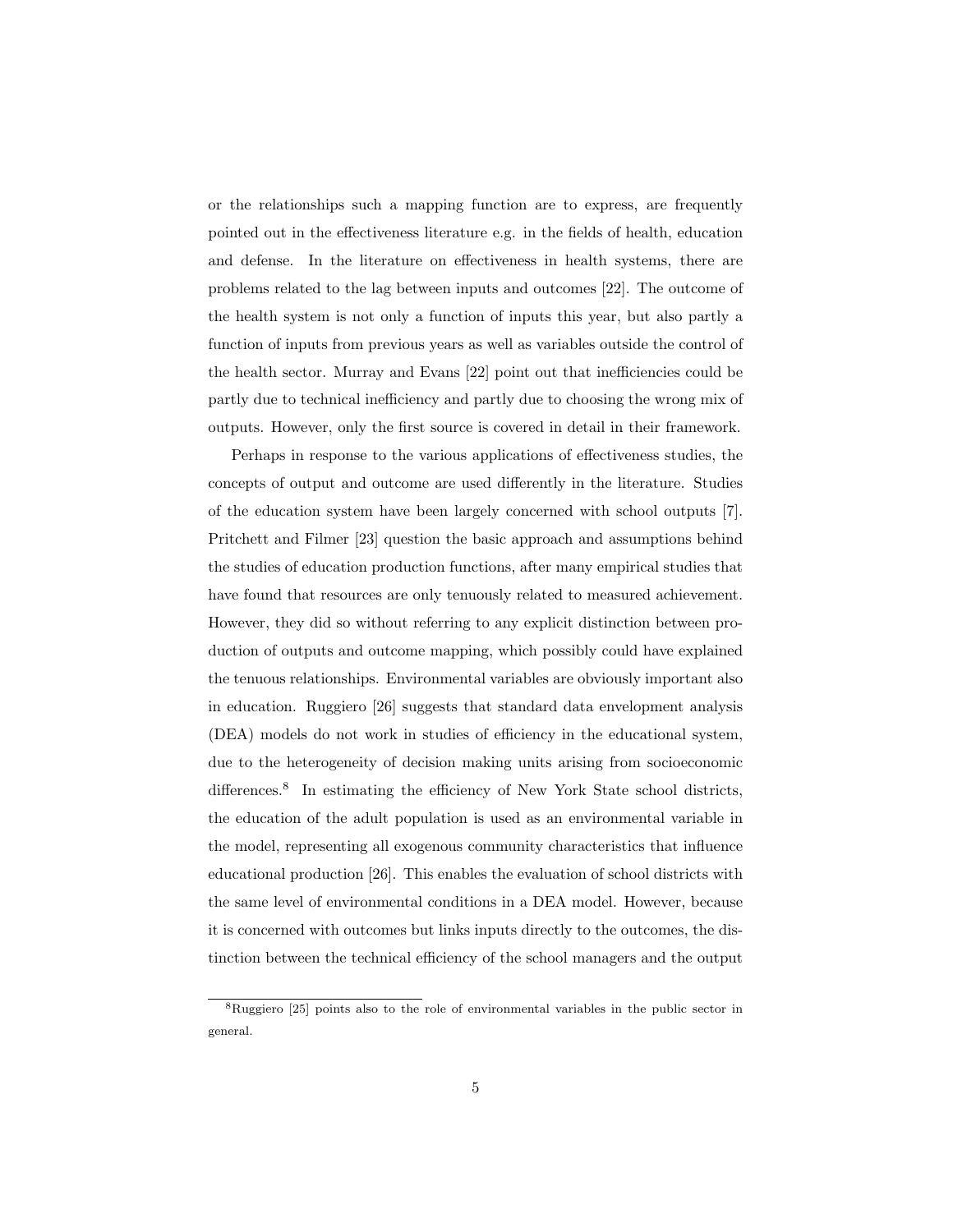mix effectiveness of the policy makers is not explored in the study. Time lags in the transformation of inputs to outcomes in education are small as long as the outcomes are defined as test scores in each grade. The lags between inputs and outcomes such as employment rates and starting wages could, however, be substantial.

In studies of effectiveness in the military, the same general problems found in health and education apply. There is a possibly substantial time lag between the production of military outputs and the realization of outcomes. [16] states that there is no clear connection between inputs and outcomes in the sense that a marginal change in defense budgets is unlikely to have an immediate impact on the status of outcomes such as peace or overall sovereignty. Furthermore, the outcome of a conflict or situation is also a function of variables outside the production process and the control of decision makers at a national level. Studies of the military involve some specific complexities. Outcomes in the military, as stated in policy documents, include among others sovereignty and a contribution to the collective defense of an alliance. The problem with a measure of sovereignty is its binary nature at an aggregated level. At the aggregated level, a country is either sovereign or it is not. But there can be minor violations of sovereignty in limited geographical areas, such as fighter planes crossing a neighboring country's airspace, and the concept of sovereignty could thus also be interpreted as a continuous measure. However, except for such minor incidents where variations occur on a daily basis, outcome measures as dependent variables have little variation overall. This leaves the general method in the literature [4, 31] of regressing efficiency scores on the exogenous variables as meaningless. Hence, because of the lag problems in the variables, other methods are needed for the estimation of outcome mapping functions in the military and many other fields of application.

The contribution of this paper is threefold. First, we suggest a new framework for measuring outcome mapping functions and measuring effectiveness in the public sector. The framework exploits the development of military scenarios as continuous outcome indicators in order to overcome the problems related to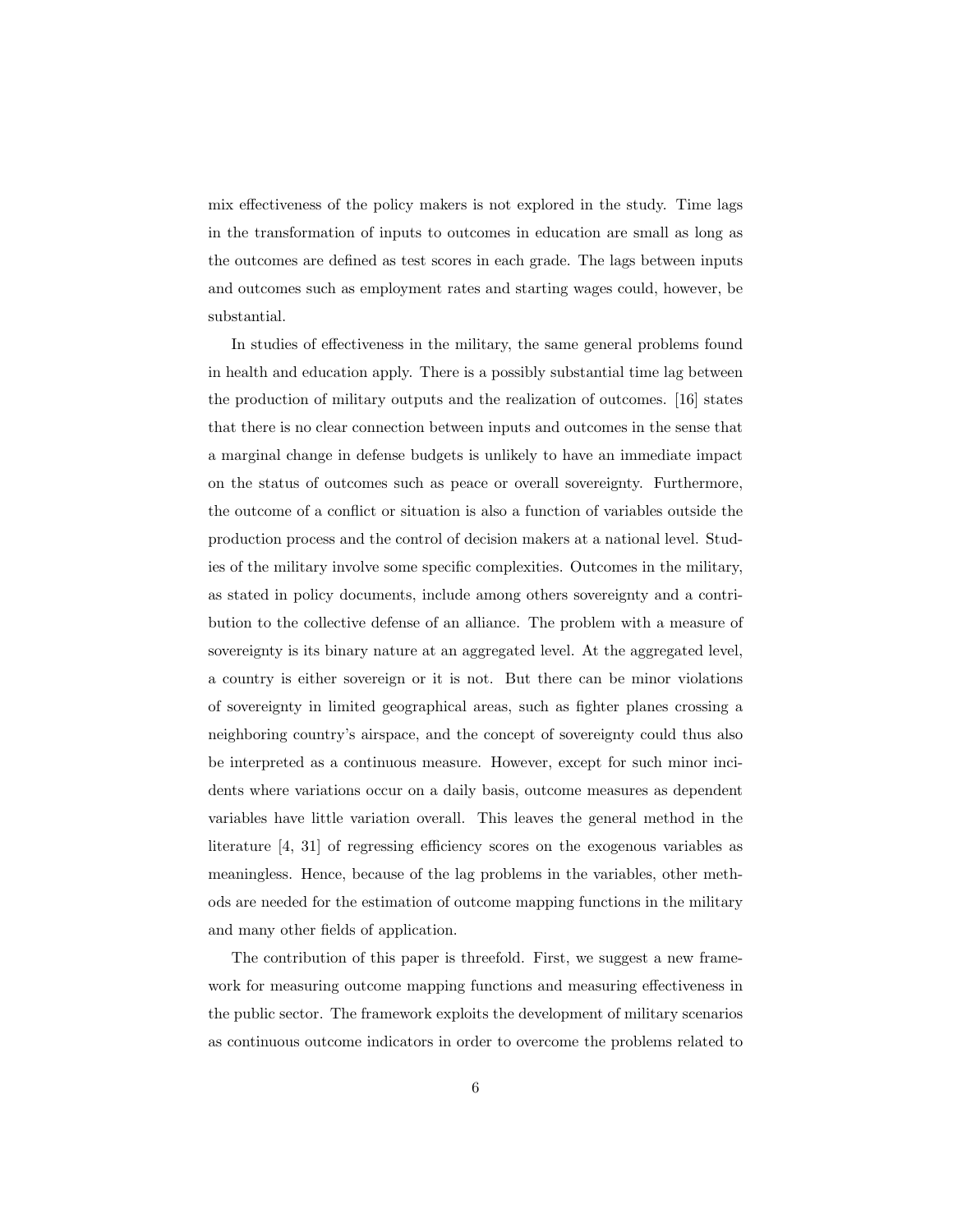stochastic environmental variables and to lags between the transformation processes. Objectives or goals are replaced by scenarios as outcome indicators, each representing a unique vector of fixed environmentals. This implies that we are using ex-ante knowledge about expected effects rather than ex-post observations in evaluating effectiveness. Because the indicators are constructed from ex-ante information, we are able to estimate an immediate effect from marginal changes in inputs and outputs on outcomes. Given that there are preferred outcomes, we can evaluate effectiveness by comparing actual performance in the scenarios with the ideal performance.

We illustrate the scenario framework by developing a model evaluating effectiveness in the military, a classic example of public goods provision. Empirical results are estimated based on input and output data from military units in the Norwegian Armed Forces. In our specification of the model, we let the manager at each military unit take control of a single output, and we let the policy maker, in the form of the Ministry of Defence, determine output mix implicitly thorough their budget grants to each unit. This setup lets us assign technical issues to the managers (officers) at the military units and output mix to the policy makers. Distinguishing between politicians and bureaucrats "doing the right things" and officers "doing things right", we point to reasons for inefficiencies in the Armed Forces.

The second contribution of the paper is to estimate the outcome mix effectiveness from the sample of units in the Norwegian Armed Forces. To our knowledge, there is no other empirical work estimating the impact of policy makers' choice of output mix on effectiveness.

In the defense sector, there is a long tradition of cost-effectiveness studies and studies of the effect of different force structures on a single objective. The third contribution of the paper is to extend the effectiveness studies in the military to the defense sector as a whole, rather than looking only at partial cost-effectiveness studies of single systems or weapon platforms.

The rest of the paper proceeds as follows. In Section 2, different measures for outputs and outcomes in the defense and public sector are discussed, before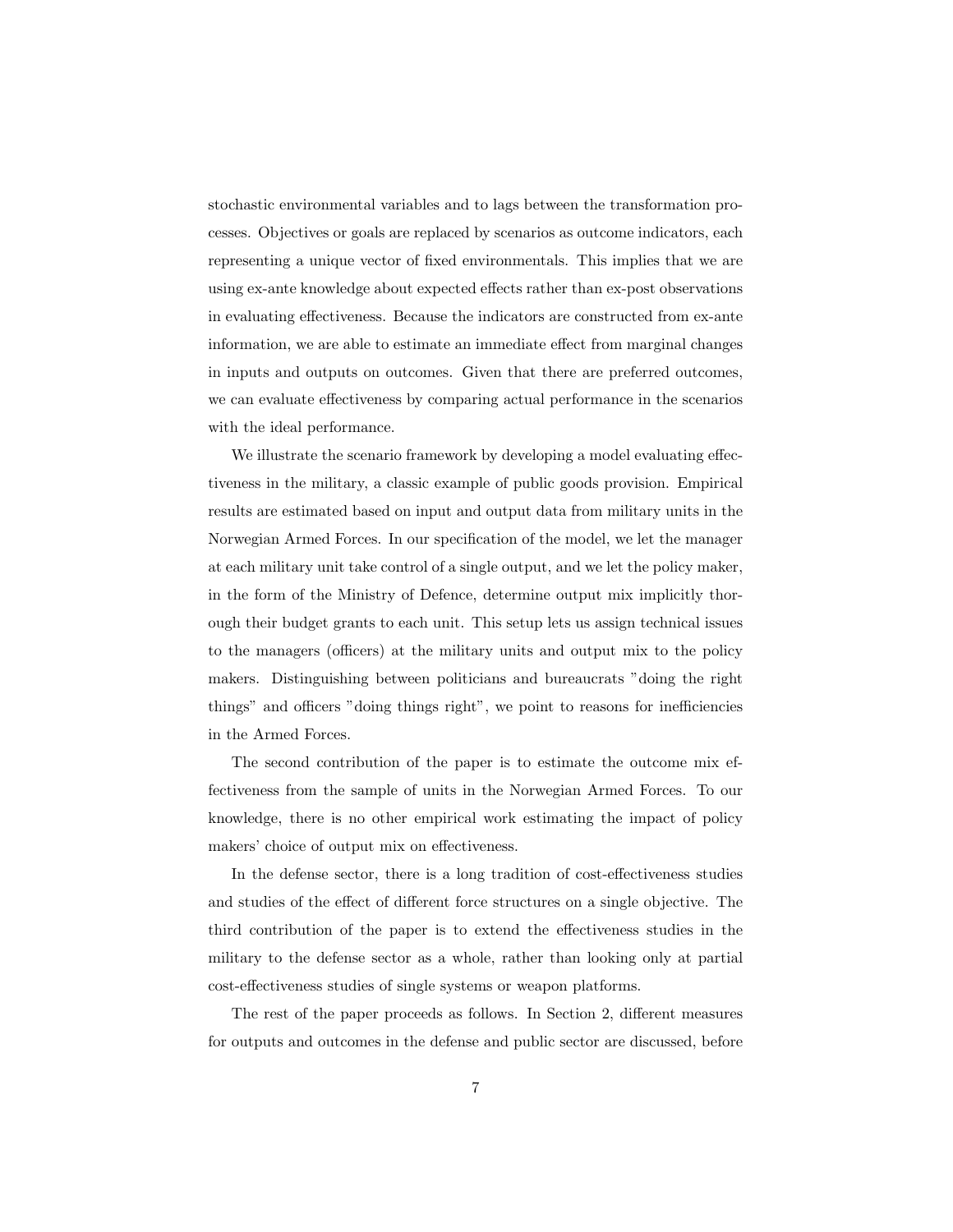the scenario framework for measuring effectiveness is presented in Section 3. In Section 4, a model for evaluating effectiveness in the public sector is presented. The model is further specified for the Armed Forces. Data and empirical results are presented in Section 5, and Section 6 concludes the paper.

# 2. Literature review: Output and outcome measures in the public sector

Most, if not all, concepts regarding efficiency and effectiveness are used interchangeably in the literature. The usual practice is to define a production set  $\Psi$  describing the physical attainable points of  $x \in m$  input variables and  $y \in p$ output variables

$$
\Psi = \{(x, y) \in \mathbb{R}^{m+p} \mid x \text{ can produce } y\}
$$
\n<sup>(1)</sup>

In the following we use the definition for technical efficiency in production to illustrate the confusion in the literature. The Farrell input-oriented efficiency measure for unit  $j_0$  is defined by

$$
E_{j_0} = \min \theta_{j_0} \tag{2}
$$

s.t.

 $\overline{m}$ 

$$
\sum_{j=1}^{n} x_{i,j} \lambda_j \le \theta_{j_0} x_{i,j_0}, \quad i = 1, ..., m
$$
 (3)

$$
\sum_{j=1}^{n} y_{r,j} \lambda_j \ge y_{r,j_0}, \quad r = 1, ..., p
$$
 (4)

$$
\sum_{j=1}^{n} \lambda_j = 1 \tag{5}
$$

$$
\lambda_j \ge 0 \tag{6}
$$

However, the lion's share of the literature defines effectiveness as the Farrell technical efficiency measure, replacing outputs  $y$  in  $(4)$  with outcome variables  $s \in S$ , and another strand even uses outputs y as standard inputs in (3) and outcomes s as the outputs. Such interchangeable use of output and outcome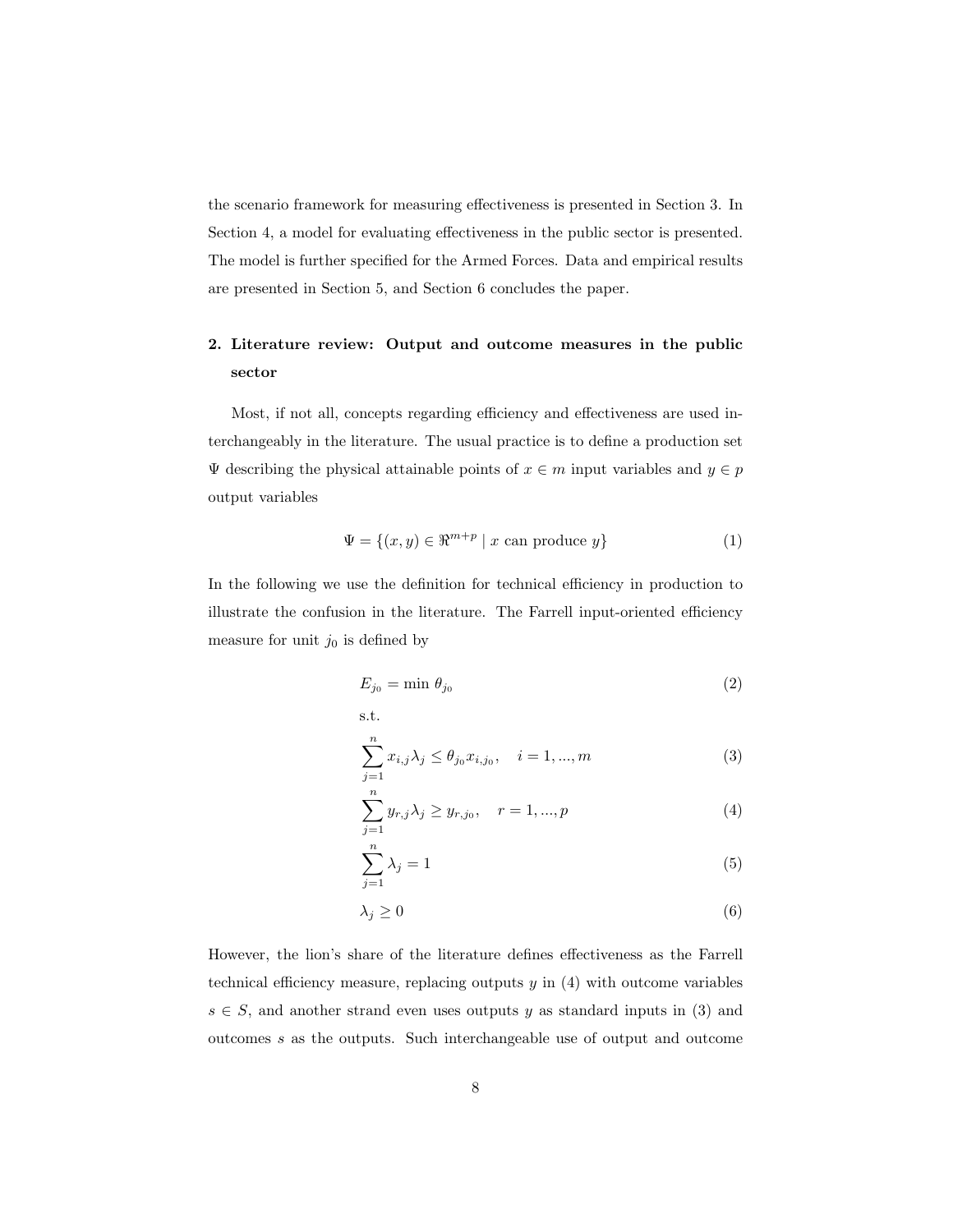terms leads to inconsistency in the use of the concepts "efficiency" and "effectiveness". In principle, the general efficiency concept in  $(2) - (6)$  can be applied over several transformation steps. If outputs are considered in (4), we are evaluating the use of a technology. However, if outcomes are considered in (4) and the usual inputs such as capital and labor in (3), we are evaluating two different effects – the effect of technology and the effect of prioritizing the optimal output mix – but without the ability to isolate either of them. When outcomes are evaluated, both the technical output efficiency and the output mix effectiveness have to be modeled in order to get a full evaluation of the problem. Hence, if the two transformation steps are not modeled explicitly in effectiveness studies, a possible significant source of inefficiency is left unidentified – the decision makers' choice of output mix.

Førsund [13] shows that it is possible to express output mix effectiveness explicitly by introducing a new measure of overall preference effectiveness, decomposing effectiveness multiplicatively into technical efficiency and output mix effectiveness. This is carried out by introducing a preference function for outcomes s,  $W(s) = w(s(y))$  where the preferences take the role of output prices in the standard problem, but now for outcomes rather than outputs. The Førsund [13] preference effectiveness measure and its decomposition is explained in more detail in Section 4.

The decision makers' degree of control over the transformation process could be used to distinguish between the concepts of efficiency and effectiveness. Transformation of inputs to outputs is controlled by decision makers. But transformation of outputs to outcomes is out of the reach of the decision makers as long as the transformation process is taking place outside the production unit, so that other environmental variables  $z$  enter the process. Transformation of outputs and environmental variables into outcomes could be described by an outcome mapping function  $s = g(y; z)$ .

Findings in the literature of e.g health, education and defense economics indicate that estimation of a function is difficult in practice. This is due to too little variation or long lags in the variables over the period of time studied or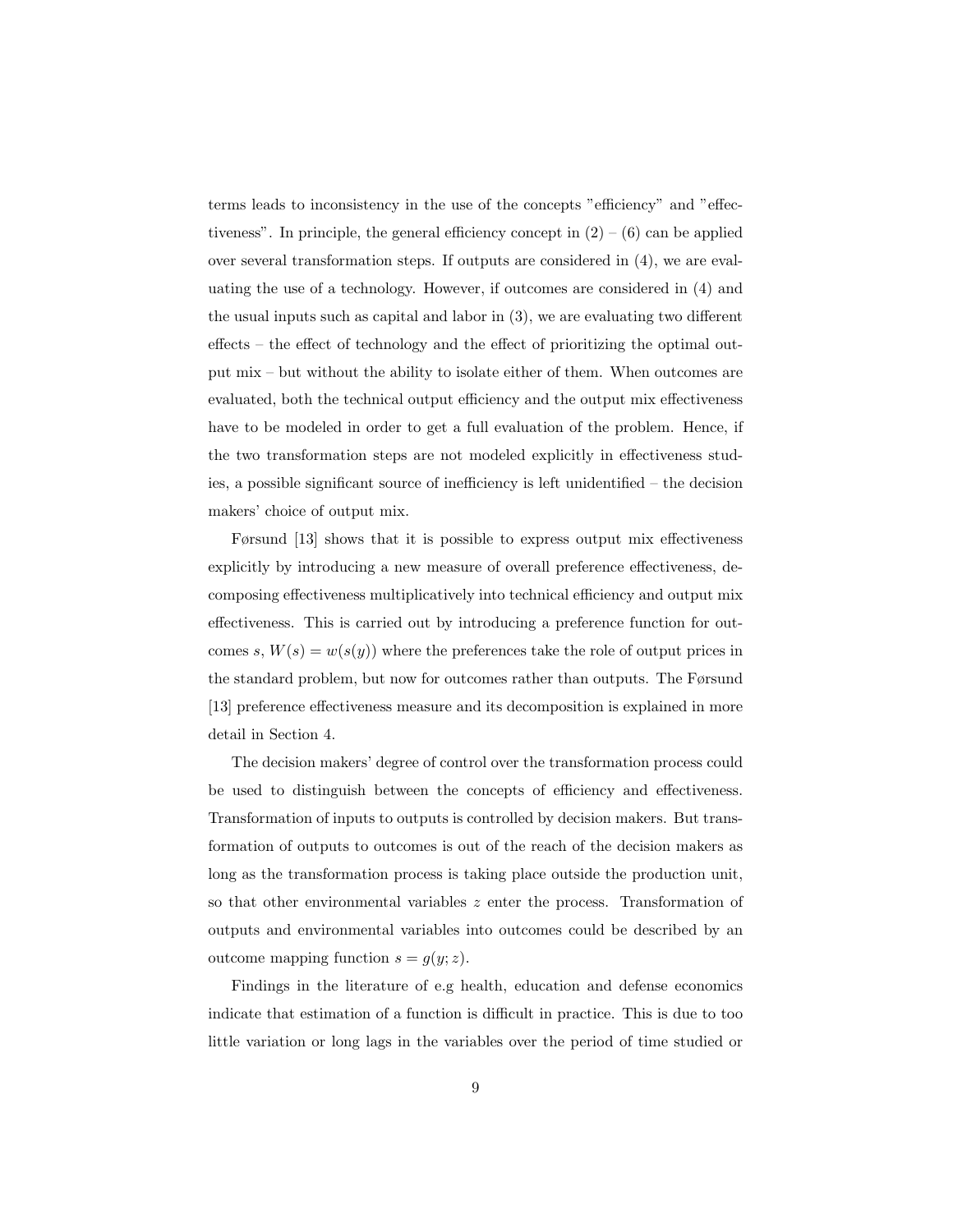simply a huge number of unobservable environmental factors. As we will return to below, a possible route to success in empirical studies lies in the construction of continuous outcome indicators. The first step towards an appropriate outcome indicator is, however, a consistent definition of outcome.

As noted, despite apparently similar methods and motivation, there is a huge variety in the use of concepts, definitions and models. The most detailed and documented definitions regarding effectiveness concepts are found in the national accounts literature. In this literature, outputs are broken down into two components: activities or processes, and quality [29]. Further, outcomes are divided into either direct or indirect outcomes. The direct outcome is closer to the production process, such as the stage of knowledge of students, while the indirect outcome is associated with, for example, higher earnings resulting from higher human capital [29].

In the present paper, inputs  $x$ , outputs  $y$  and outcomes  $s$  are referred to as follows. Inputs, including labor, capital and other intermediate inputs, are combined and transformed by way of a production technology. Outputs are countable actions in the case of services or countable physical units in the case of goods.<sup>9</sup> Outcome is defined as the state valued by consumers and thus aligned with the definition of indirect outcomes in  $[29]$ .<sup>10</sup> That state could, for example, be freedom in the case of military production, life expectancy in the case of health and human capital in the case of education [9]. However, as the following short review of public sector measures demonstrates, constructions found in the national accounts literature and applied in this paper are used inconsistently by most other strands of literature. This inconsistency could result in studies

<sup>9</sup>Outcomes could be dependent on both output quantity and quality. A possible approach is to assume a multiplicative decomposition of the output into a quantity part and a quality part. In a seminal paper on hedonic cost functions[33] it is suggested to treat effective output as a function of a generic measure of physical output and its qualities. [16] models the output measure for operational military units as a function of quantity and quality. Quality aspects of the outputs are based on this approach in the empirical part of the present paper.

 $^{10}\mathrm{The}$  distinction of C- and D-outputs in Bradford et al. [5] is similar.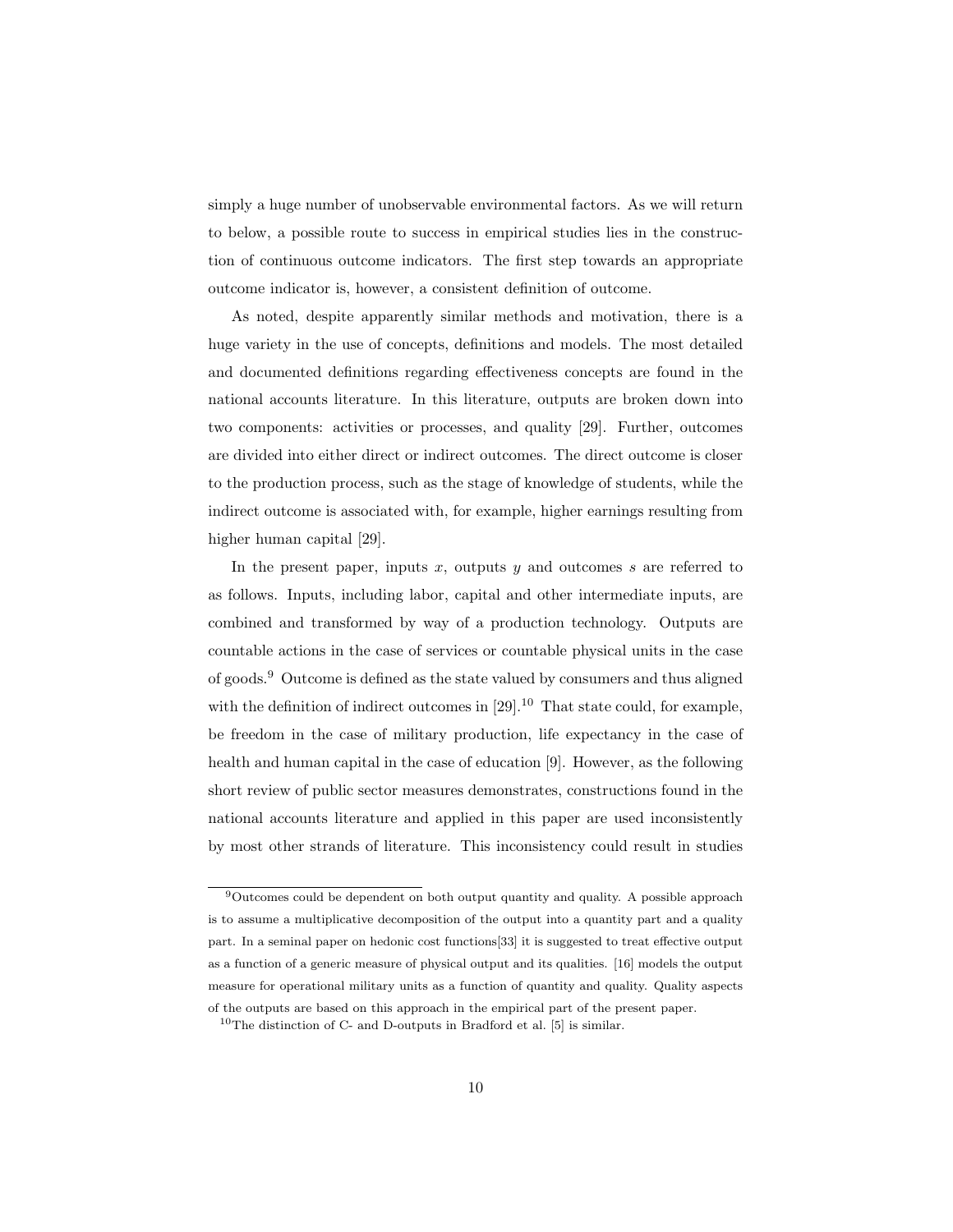where a distinction between "doing things right" and "doing the right things" is ruled out by definition.

WHO has developed a framework for measuring the effectiveness of health systems, identifying five goals of the systems: health level, health distribution, responsiveness, responsiveness distribution, and fairness in financial contribution [22]. The effectiveness measure takes into account the health level in the absence of inputs, as the level of health will not be zero even without a health system. This is an important difference compared to most other effectiveness measures. Effectiveness is defined as the ratio of actual goal attainment to maximum goal attainment, where the minimum health level resulting from no inputs to the system (health level of the population without any interventions from a health system) is subtracted from actual goal attainment.<sup>11</sup>

Eurostat [9] defines output in education as the quantity of teaching (studenthours) received by the students, adjusted for quality, for example by test scores. Different approaches to and motives behind education outcomes are found: higher education as an information signal [34]; the cultivation of the virtues, knowledge, and skills necessary for political participation and reproduction of society [14]; graduates employment rates, starting salaries or acceptance rates into higher education [38]. Ruggiero [26] measures school district outcomes as the average test scores for a district in each of reading, mathematics and social studies. Drop-out rate is included as an outcome for grades with non applicable test scores. In order to control for exogenous community characteristics that influence educational production, the education of the adult population is used as an environmental variable in the model.

In defense economics, concepts of outputs and outcomes are used interchangeably. Hartley [17] points out that defense markets have no market prices for their outputs, referring to lack of prices on aircraft squadrons, submarine or tank forces. In this situation, forces or military units are considered outputs. Further, Hartley points out that few published studies have estimated military

 $^{11}\rm{Note}$  that the actual measure is for efficiency and not effectiveness.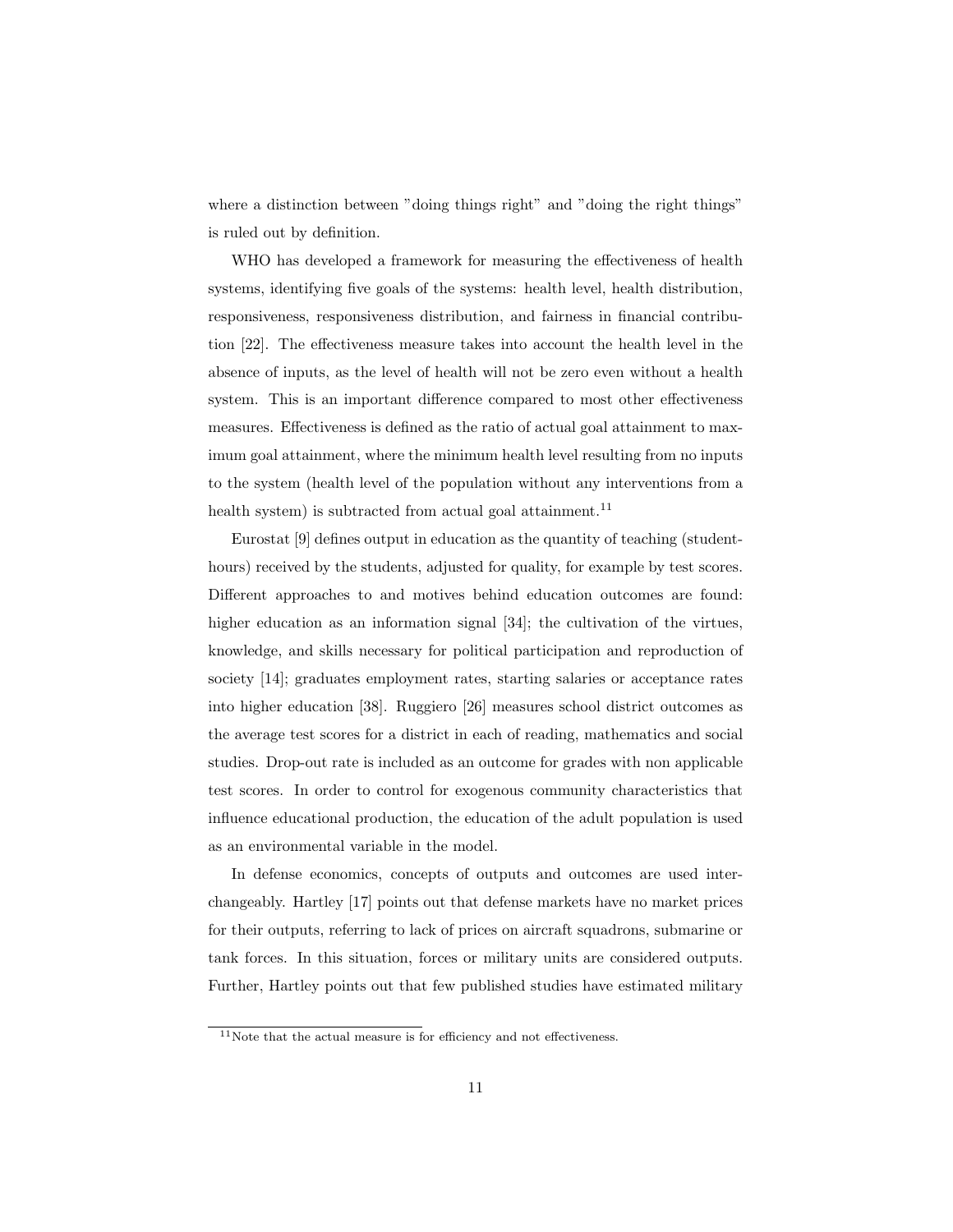production functions, and those which have are using a cost-effectiveness approach. The effectiveness in such studies are determined on a disaggregated level such as air defense alone. A study of air defense would typically compare the effectiveness of land-based air defense missiles relative to manned aircrafts and their representative costs. Crary et al. [8] is another example, sizing the US destroyer fleet by using the analytical hierarchy process to gather expert opinion and deriving a distribution for the effectiveness of a fleet with a particular mix of ships.

Traditionally, the national accounts approach of defining outputs equal to inputs was also used for the defense sector. However, there is an expanding literature on the concept of defense outputs and outcomes. Hartley [17] refers to defense outputs as a complex set of variables concerned with security, protection, risk management (including risks and conflicts avoided), safety, peace and stability. In the terms used in this paper, such variables would be analogous to defense outcomes rather than outputs.

The UK Ministry of Defence has established a system for defining and measuring the readiness of its Armed Forces [17]. Readiness is a concept which could define, at least partly, the output of a military unit. Anagboso and Spence [2] use the term high level outcome for peace and security, and point out that this level of outcome is difficult to measure. However, they suggest a number of intermediate steps between inputs and outcomes which could be used to measure output. The steps include activities which measure specific things the armed forces do, and the capabilities of the armed forces. In this setting, a capability is the ability of the forces to pursue a particular course of action. Anagboso and Spence [2] find a capability approach more promising for measuring defense output, and they consider defense output to be the sum of the capabilities the armed forces provide.<sup>12</sup> Two possible measures of capability are identified: a manpower measure, and an equipment measure. Both measures would have

 $12$ Färe et al. [10] equate capability with health outcomes in a study of hospital efficiency. The production of medical services are referred to as intermediate outputs in the model.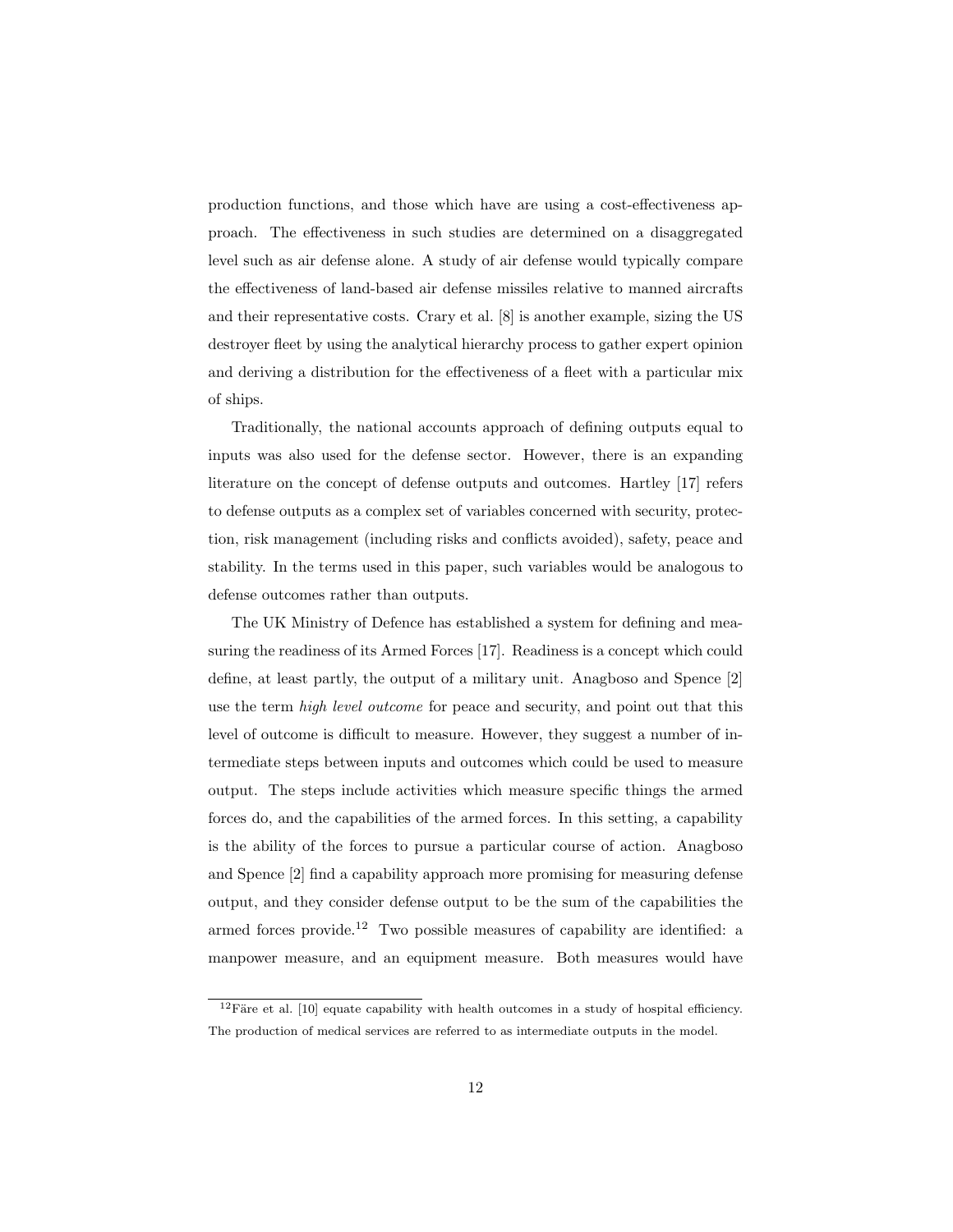both a quality and a quantity component. Suggested quality adjustments for manpower are rank, grade, manning balances, manning pinch points and other measures for critical levels of personnel. For equipment, an explicit quality adjustment taking into account quality changes over time is suggested as well as a readiness measure. Hanson [16] makes use of both a readiness concept, a quality-adjusted manpower measure and a quality-adjusted equipment measure when modeling the output and estimating the efficiency of one type of military operational unit. The empirical data from that study is used also in Section 5 of the present paper.

Our suggestion for ordering the steps from military inputs to outcomes, based on the various approaches found in the literature, is illustrated in Figure 1. The first two steps, the transformation of inputs  $x$  to outputs  $y$ , are carried out at the military unit level.<sup>13</sup> In the transformation process, personnel are trained and combined with equipment. The output is a military unit consisting of a given level of personnel and equipment, where the measures of personnel and equipment are quality-adjusted according to readiness and training level standards. Military outputs in the form of trained units differ from most other goods or services produced in the public sector in that they are not consumed directly by consumers. Hence, there is no demand for military unit output from consumers. In military scenario planning too an explicit demand for unit output is absent, as the emphasis is on the effects and not the production of the units. Thus, we have to opt for the effect of fully produced military units measured by capabilities in order to map outputs with outcomes.

Fully produced military units possess certain attributes which we refer to as generic capabilities d. A submarine force has the attribute of suppressing surface combatants (the attribute anti surface warfare in Figure 1), with a possible direct effect of sinking a ship and an indirect effect of deterring other ships from entering the waters. In this manner, the peace time effect from submarine force

<sup>13</sup>A military unit is defined in the UK Army Doctrine as "...the smallest grouping capable of independent operations with organic capability over long periods..." [37, p. 89].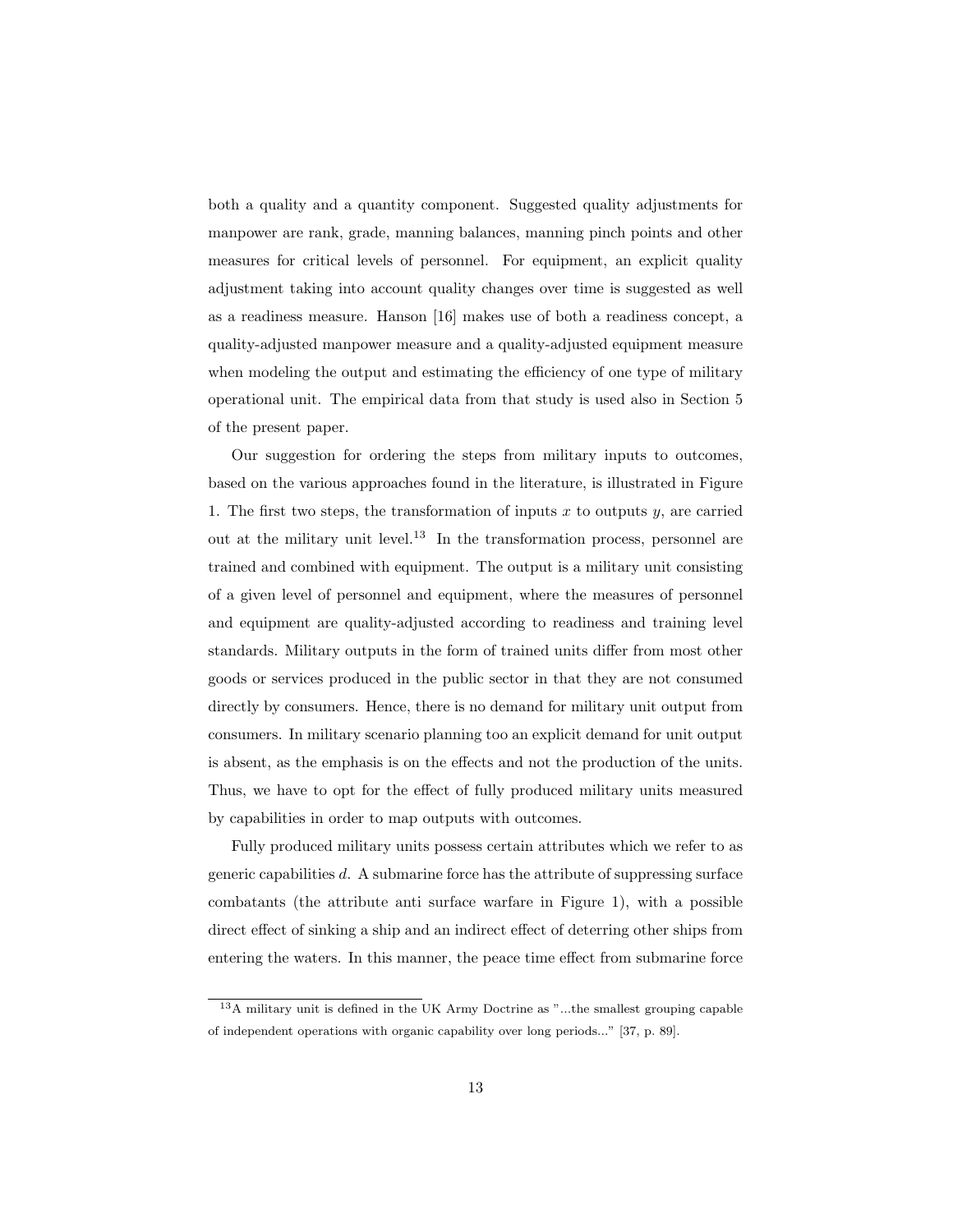production is deterrence, and in the case of combat there is an additional effect of eliminating enemy ships. These are the kind of effects demanded in a military scenario.

While the personnel and equipment compositions are unit specific, capabilities are not. Air defense is delivered, for example, both by land based and sea based units. The size or extent of a particular capability is given by a capacity measure [24]. The capability of air defense could be measured in numbers of e.g.  $SAMs<sup>14</sup>$  equivalents, where the required size of the capability (the capacity) in a given scenario might be four SAM equivalents. However, in order to operate a SAM it is necessary to provide a unit of trained personnel combined with a means of transportation such as vehicles or ships. We therefore let the size (capacity) of a capability be expressed as a function of unit output in the form of trained personnel and equipment,  $d(y)$ . This is in line with the suggestion of capability measures in Anagboso and Spence [2], only differing in the level at which the concept of military output is defined. Hence, capabilities are used in the present paper only as intermediate outcomes mapping military units to events in a scenario.<sup>15</sup> The use of capabilities is also found in the scenario-based planning framework used in many NATO countries [24]. However, in the long term scenario-based defense planning capabilities are used as inputs rather than outputs, realizing defense goals in the form of scenarios. In such studies, the cost minimizing defense structure fulfilling all capability requirements is derived. Hence, there are no budget restrictions or priorities between objectives specified in the studies.

Finally, at level (4) in Figure 1, scenarios operationalize objectives and serve as outcome indicators in our approach. In each scenario, various capabilities are required.<sup>16</sup> This lets us use the capability requirements to construct continuous

<sup>14</sup>Surface to Air Missile system, e.g. Norwegian Advanced Surface-to-Air Missile System (NASAM).

 $15$ Capability is closer to outcome than output [10].

<sup>16</sup>The links between capabilities and higher defense goals found in the long term defense planning approach [24], is taken advantage of in the model presented in this paper (level (3)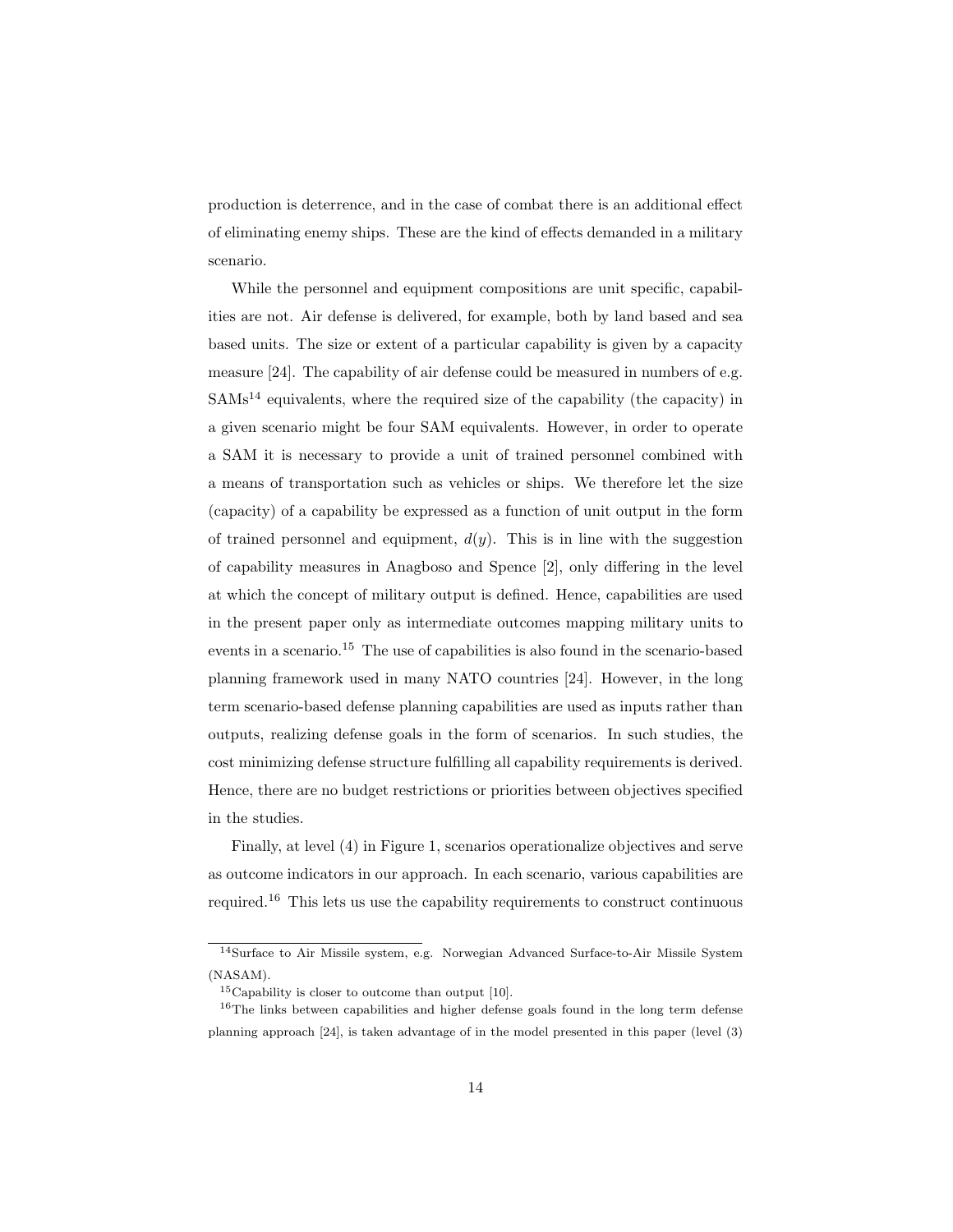|                          |                                                                               |                                                                                                                | $^{(4)}$                                                                                 |                                                |
|--------------------------|-------------------------------------------------------------------------------|----------------------------------------------------------------------------------------------------------------|------------------------------------------------------------------------------------------|------------------------------------------------|
| Input $(x)$<br>Resources | Output $(v)$<br>Military unit:<br>Troops<br>Ouality:<br>Training<br>Readiness | Capability $(d)$<br>Attributes:<br>Anti surface<br>warfare<br>Air-air warfare<br>Anti mobility<br>land<br>d(y) | Scenario (s)<br>Outcome<br>indicators<br>$s = g(d(y),z)$<br>z:environmental<br>variables | Higher goal<br>Freedom<br>Peace<br>Sovereignty |

Figure 1: The levels from input to outcome in the military

outcome indicators for each scenario. As we modeled capability as a function of a unit's output  $y$ , we express an outcome indicator implicitly as a function of  $y$ 

$$
s = g(d(y), \bar{z})\tag{7}
$$

Going from level  $(1) - (5)$  in Figure 1 constitutes the basis of the model for effectiveness assessment presented in Section 4, including the scenario approach of mapping outputs and outcomes from level  $(2) - (4)$  presented in Section 3.

## 3. Effectiveness assessments and outcome mapping functions: A scenario framework

A frequent approach to studying effectiveness is to compare changes in outcome (often referred to as output in the studies) with changes in inputs (resources or products/outputs). When the reasons for inefficiencies are considered, at least two problems arise in this kind of study, both rooted in some sort of outcome mapping function estimation. The first problem is related to the impact of exogenous variables, named environmentals in the literature, on outcomes (but often referred to as outputs).<sup>17</sup> Second, for studies that also investigate the impact of output mix on effectiveness (but often referred to as efficiency), a separation of outputs and outcomes is shown and an outcome map-

 $(5)$  in Figure 1).

<sup>17</sup>In principle, environmental variables can enter the transformation process both from inputs to outputs and from outputs to outcomes.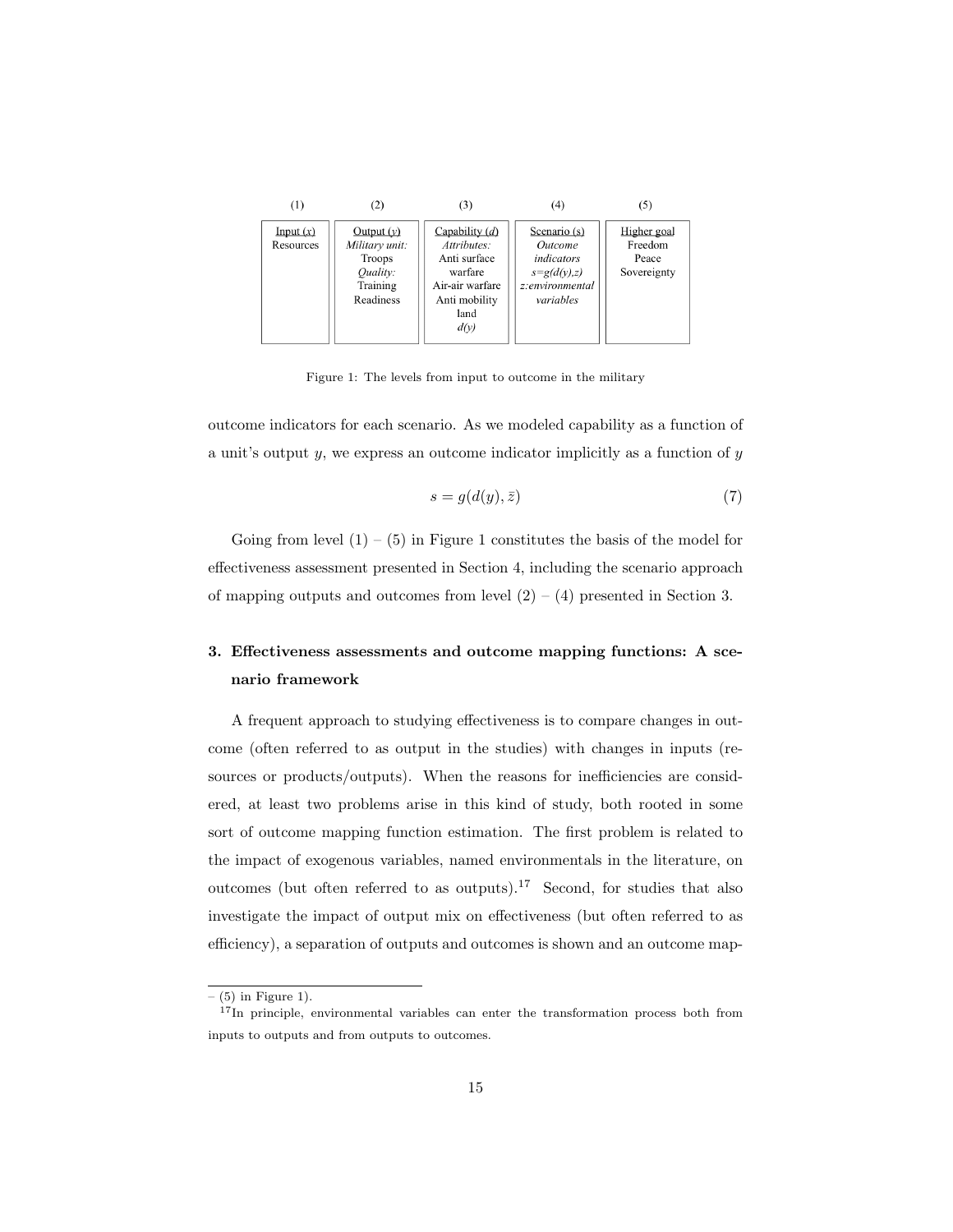ping function has to be specified explicitly, including the role of environmental variables.

When environmental variables, such as GDP, population, territory, human capital, size of enemy forces etc., are introduced into a model, numerous studies apply a two-stage procedure to estimate the effect of such variables on outcomes (outputs) [32]. The first step is usually to estimate the efficiency of the system of interest, i.e.  $(2) - (6)$  where outputs are replaced with outcomes in (4), before regressing the efficiency scores on any environmental variables in a second step. Among empirical researchers, there are two well-established two-stage methods: those of Simar and Wilson [31] and Banker and Natarajan [4]. Simar and Wilson [31] suggest a two-stage method where bias-corrected efficiency scores from the first stage are regressed on environmental variables in a second stage. However, Simar and Wilson [31] did not advocate a two-stage approach but simply aimed at providing a coherent, well-defined statistical model where a second-stage approach would be appropriate [32]. Banker and Natarajan [4] find by simulation that a DEA-based two stage procedure with OLS in a second stage outperforms purely parametric methods, both one- and two-stages, in evaluating the impact of environmental variables on productivity. A huge limitation to empirical application of two-stage methods is the necessary assumption that environmental variables are orthogonal to the production frontier [32], i.e. environmentals can affect efficiency scores but not the frontier. Furthermore, necessary conditions for applying OLS in a second stage could be difficult to meet in many strands of the empirical literature, e.g. measurable and continuous outcome and environmental variables, variation in the variables over time, and that any effects are without substantial time lags. This argument is not a critique of the twostage methods per se, but rather a recognition that alternative approaches are needed when the data (generating process) does not allow for regression-type approaches.

While a method for solving the problem regarding the impact of output mix is suggested in Førsund [13], simply assuming the existence of an outcome mapping function, neither that method nor the two-stage approaches offer a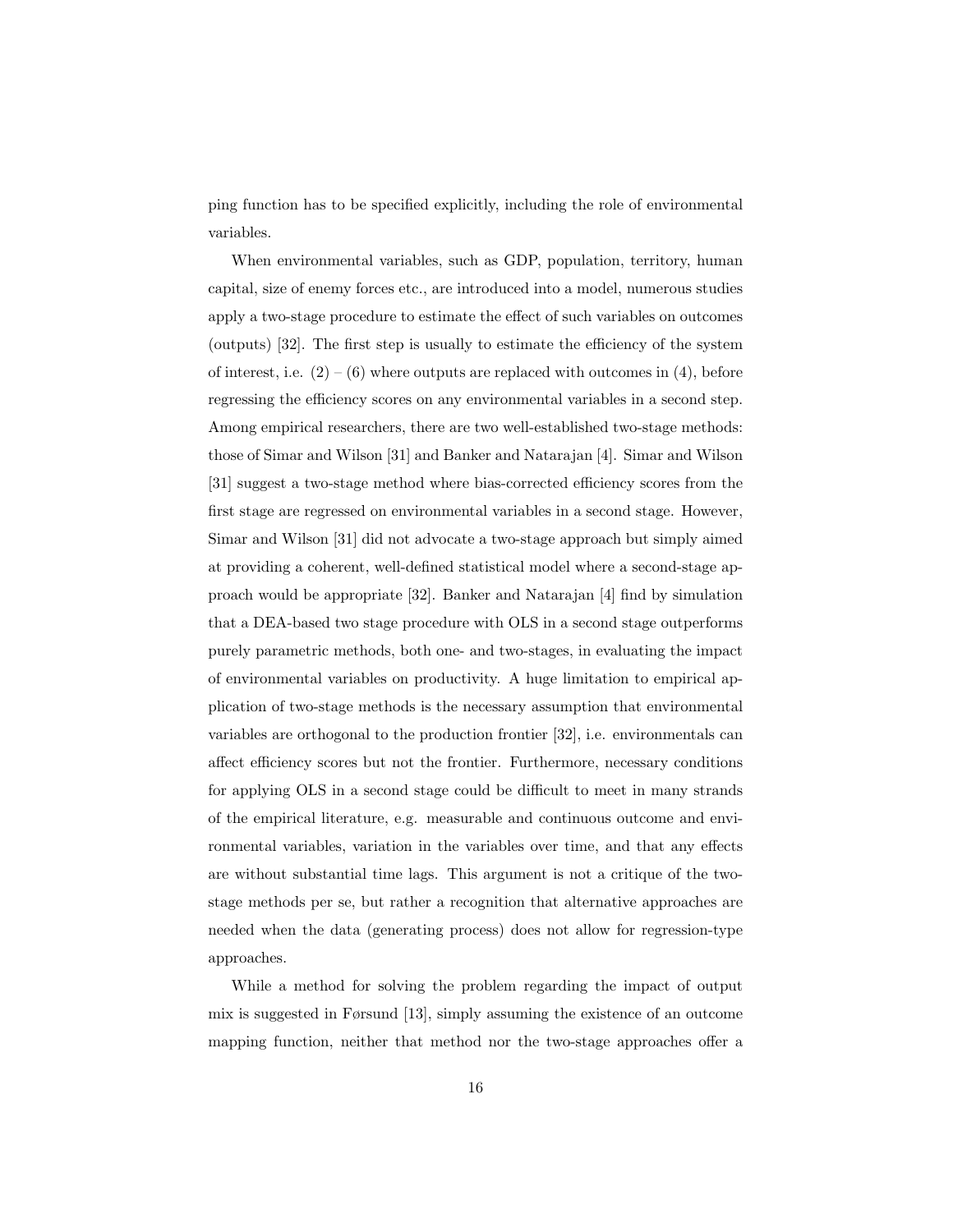practical solution in the case of variables that lack the variation necessary for regression analyses. In the standard application of the two-stage approach, the impact of the environmental variables on outcomes is estimated and some of the differences in efficiency scores among units are explained as well as important variables in an outcome mapping function being identified. However, in systems with little or no variation in outcome or environmental variables over the period of time studied, the estimation of efficiency scores and the following regression analyses are not meaningful.<sup>18</sup> When the outcome is more or less constant over time or between the systems studied, the observation with the lowest level of inputs will always end up as fully efficient. If the lag in the input to outcome relationship is longer than the length of the study, the effect of any changes in input will fall outside the study and the true relationship will remain unobserved.<sup>19</sup> For an outcome measure to be meaningful in this setting some variable representing fluctuations in the relevant data has to be introduced or other methods pursued.

Schreyer [29] suggests that a measure of the contribution to outcome should reflect the normal, or expected, effect of the output. Hence, normal, average or expected effects should be considered rather than ex-post effects. This line of reasoning is of particular relevance when outcomes are binary or have significant lags, where ex-post effects are difficult to identify. In the following, we suggest an alternative framework for estimating outcome mapping functions in situations where the two-stage approach fails due to lack of variation in the variables. The proposed framework is based on the type of scenarios found in long term defense planning under uncertainty, exploiting ex-ante information on effects. It is, however, applicable also in other fields for estimating outcome mapping functions. Each step is specified for the Armed Forces as an example, and some notation is introduced.

<sup>18</sup>e.g. defense variables in Hartley [17]

<sup>19</sup>e.g. health and education variables in Murray and Evans [22] and Worthington [38], respectively.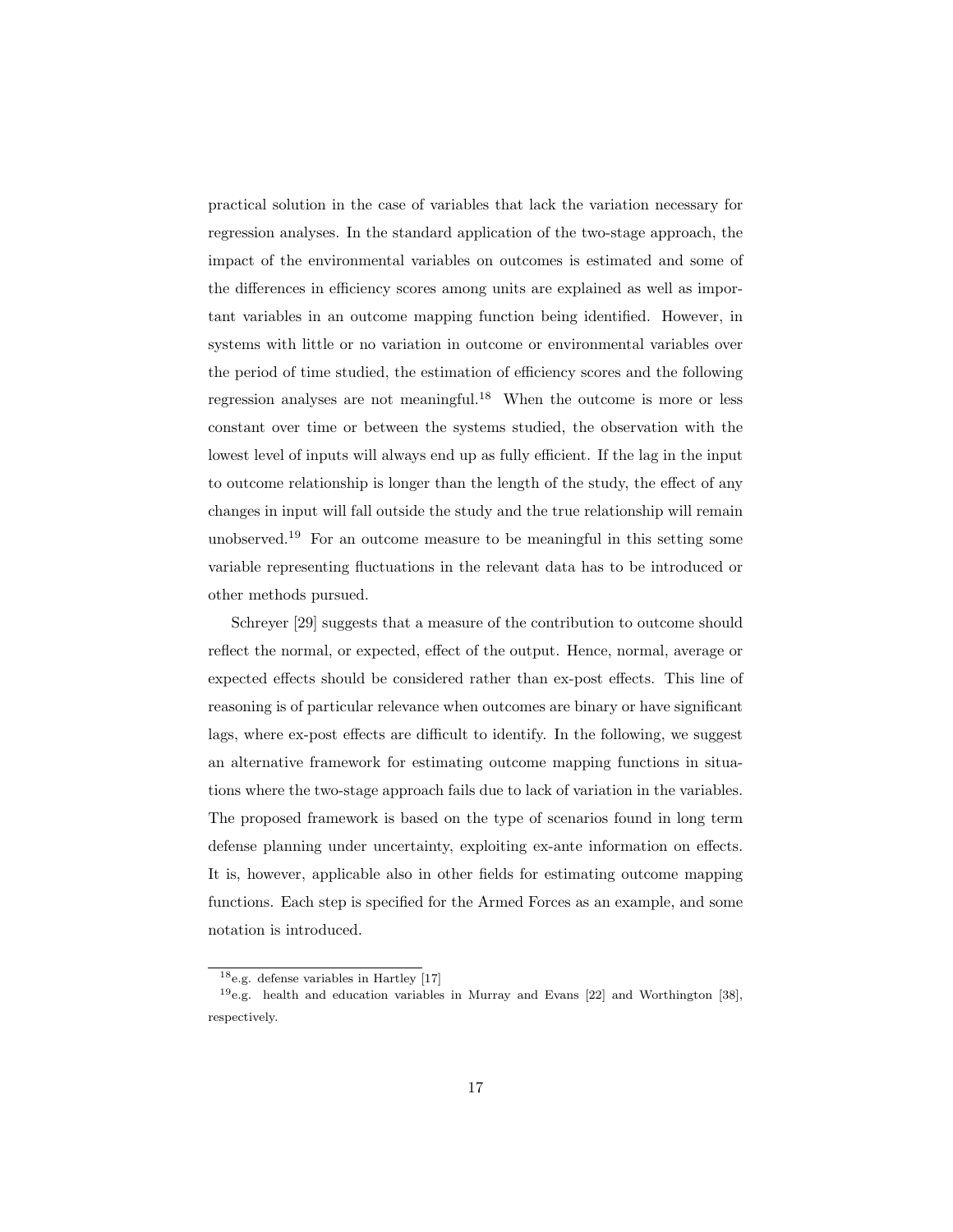#### Scenario framework

Step 1: The first step in a scenario framework is to identify relevant policy objectives. In defense, such objectives are operationalized in white papers and other policy documents related to a nation's defense sector, and often stem from possible security threats. For example, in Norway such goals include upkeep of national sovereignty, national crises management, participation in international UN peace force operations, and similar more concrete activities (Norwegian defense facts and figures 2010).

Step 2: Second, all environmental variables z relevant to the policy objectives are identified. For example, from security threats such as threats to sovereignty, a set of environmental variables are identified. Further, a national sovereignty scenario is typically specific to a geographical area of a country and specific to the size of the enemy forces and type (from sea, land or air) of enemy assault, which are all environmental variables.

Step 3: The third step is to set up all relevant combinations of environmentals and objectives, where each combination represents a scenario  $s_j$ ,  $j = 1...J$ . In each scenario the level of the otherwise stochastic environmental variables z are fixed. The fixed level for each variable represents the ambition of a scenario. In military planning, the relevant actors (possible enemies), their forces and capacities, and geographical areas of possible conflicts are combined with objectives, creating a set of scenarios. Each scenario now consists of at least one objective and a set of environmentals fixed at a given level. In Table 1, four different scenarios are set out for the military together with the required capabilities.

**Step 4:** The fourth step, uses the knowledge on how, first, outputs  $y$  affect capabilities  $d(y)$ , and, next, how the fixed environmentals z together with outputs, implicitly through capabilities, affect outcomes. This involves specifying the outcome mapping function in (7). Given the fixed levels of environmentals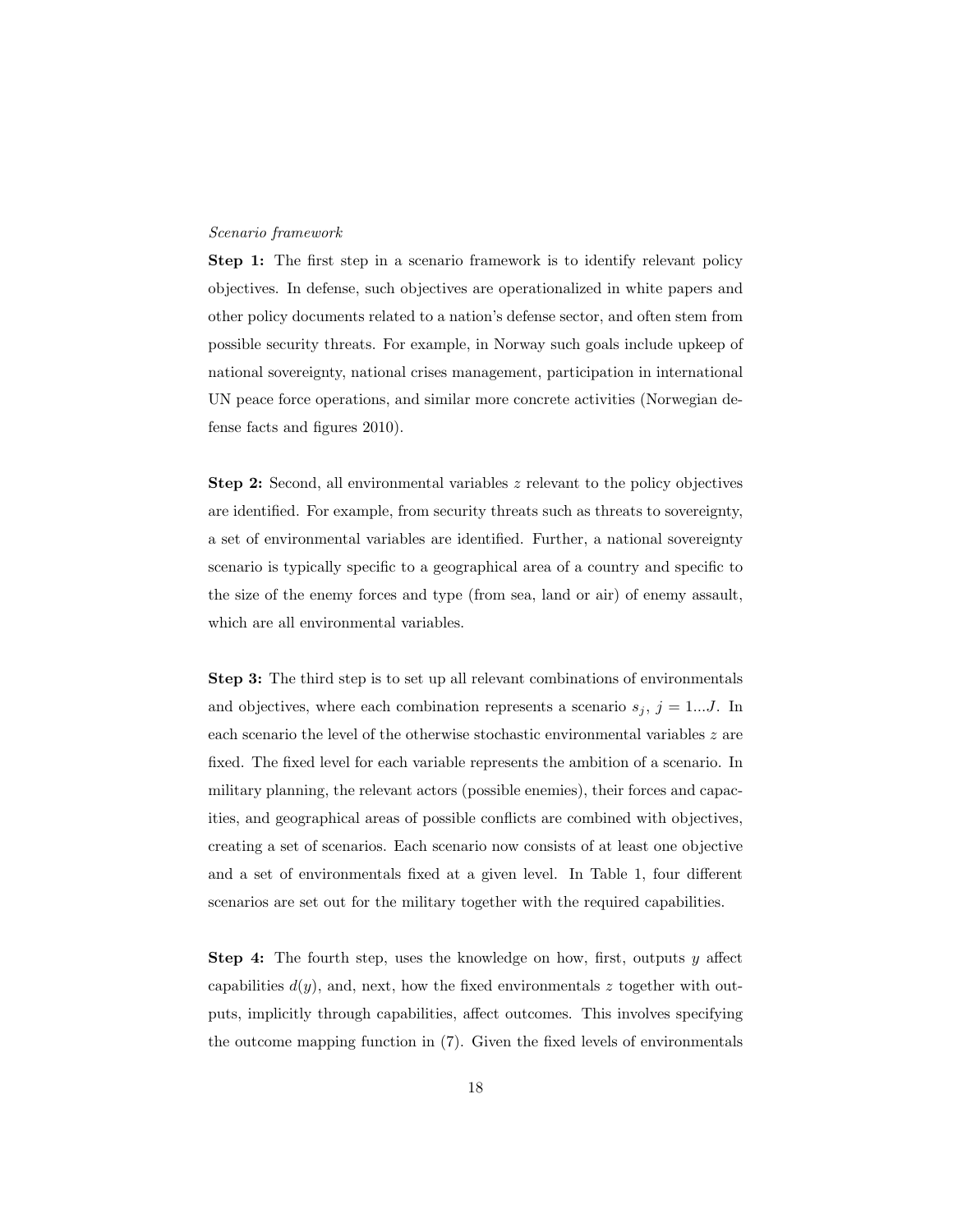$\bar{z}$ , all stochastic elements are removed from the scenarios, resulting in a purely deterministic outcome mapping function. From the outcome mapping functions, continuous outcome indicators are constructed for each scenario. Of course, this is not relevant when a scenario plays out in reality. But policy makers are to be evaluated based on the information known prior to any actual events modeled in a scenario unfolding.

#### Outcome mapping function in the military

In the example of the armed forces, a military outcome mapping function is derived as an implicit function of outputs given the fixed environmentals in step four. Each scenario requires certain abilities from the defense structure, depending on the size of enemy forces, location at sea or land, etc. In a scenario at sea, an ability in demand is typically the ability to sink an enemy ship. As explained in Section 2, when such attributes are attached to military units they are referred to as capabilities and the size of the capability is referred to as capacity. In scenario development, requirements for capabilities and corresponding capacities are derived, which is what we model implicitly as a function of military unit output. An example is given in Table 1.

Here, two outputs  $y_1$  and  $y_2$  are mapped to four different capabilities in four different scenarios. Let  $y_1$  be the output of a Submarine force with the capability of Anti Surface Warfare (ASuW) in the littoral zone<sup>20</sup> and ASuW in blue sea. Further, let output  $y_2$  be produced by e.g. a Home Guard district mapped to the capability of High Asset Value Protection (HAVP) and Intelligence, Surveillance, Target Acquisition and Reconnaissance (ISTAR). This gives us four different mapping functions. Obviously, additional outputs to  $y_1$  or  $y_2$ will enter the functions, but here we treat any other outputs as constants for simplicity. This is the case also for environmental variables, which are treated as constants by definition in the mapping functions. Scenario  $s_1$  and  $s_2$  are

 $20$ The littoral zone is the part of a sea close to the shore, where some ships may not be able to operate.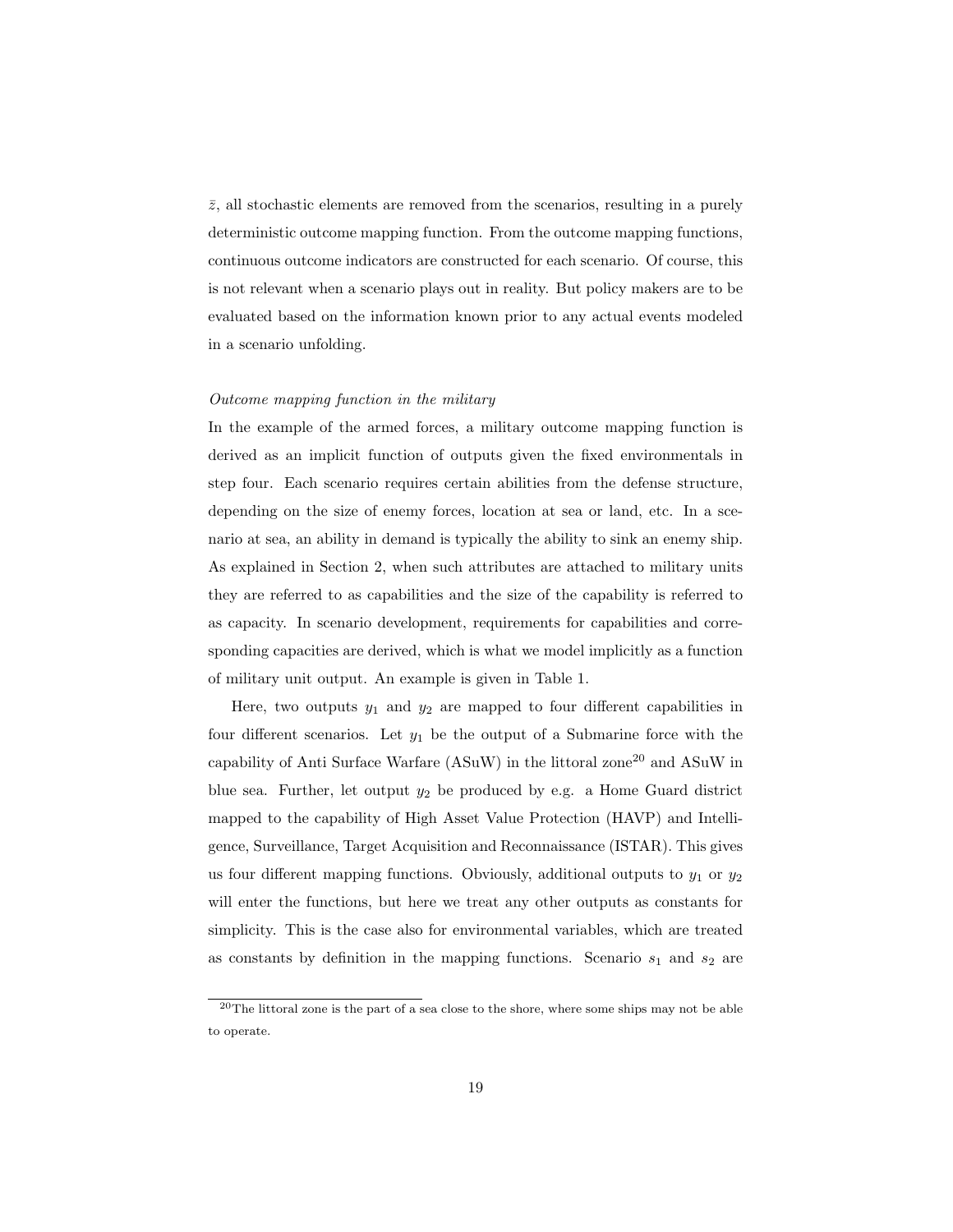| Table 1: Relative scenario requirements by outputs and capabilities |                   |       |                                                                                                                |       |            |  |  |  |
|---------------------------------------------------------------------|-------------------|-------|----------------------------------------------------------------------------------------------------------------|-------|------------|--|--|--|
|                                                                     |                   | $y_1$ |                                                                                                                | $y_2$ |            |  |  |  |
| Scenario                                                            |                   |       | $d_1(y_1)$ $d_2(y_1)$ $d_3(y_2)$<br>ASuW1 <sup>1</sup> ASuW2 <sup>2</sup> HVAP <sup>3</sup> ISTAR <sup>4</sup> |       | $d_4(y_2)$ |  |  |  |
|                                                                     |                   |       |                                                                                                                |       |            |  |  |  |
| s <sub>1</sub>                                                      | Strategic assault |       | 40                                                                                                             | 80    | 30         |  |  |  |
| $s_2$                                                               | Limited assault   |       | 30                                                                                                             | 70    |            |  |  |  |
| $s_3$                                                               | Coerced diplomacy | 30    |                                                                                                                |       |            |  |  |  |
| $s_4$                                                               | Terror            |       |                                                                                                                | 70    |            |  |  |  |

Note: Only illustrative numbers of relative use.

<sup>1</sup> Anti Surface Warfare

<sup>2</sup> Anti Surface littoral

<sup>3</sup> High Value Asset Protection

4 Intelligence Surveillance, Target Acquisition and Reconnaissance

functions of both outputs, while scenario  $s_3$  and  $s_4$  are a function of only  $y_1$ and  $y_2$  respectively. Capabilities work here as the link between unit output and scenario requirements, enabling the specification of an outcome mapping function in our case.

Effectiveness assesments By inserting the various scenario outcome indicators into a preference value function, we get a single outcome measure representing the preferences of policymakers. From this setup, the evaluation of effectiveness for a given year is simplified to finding the mix of outputs that maximizes policymakers' preference value function for scenarios, given resource and technology constraints. The estimated effectiveness is now the ratio of the preference value of the optimal output mix and the preference value of the actual mix for that year. Planned or expected performance is evaluated rather than the often unobservable actual performance involving long time lags and stochastic variables. The full model for effectiveness assessment is presented in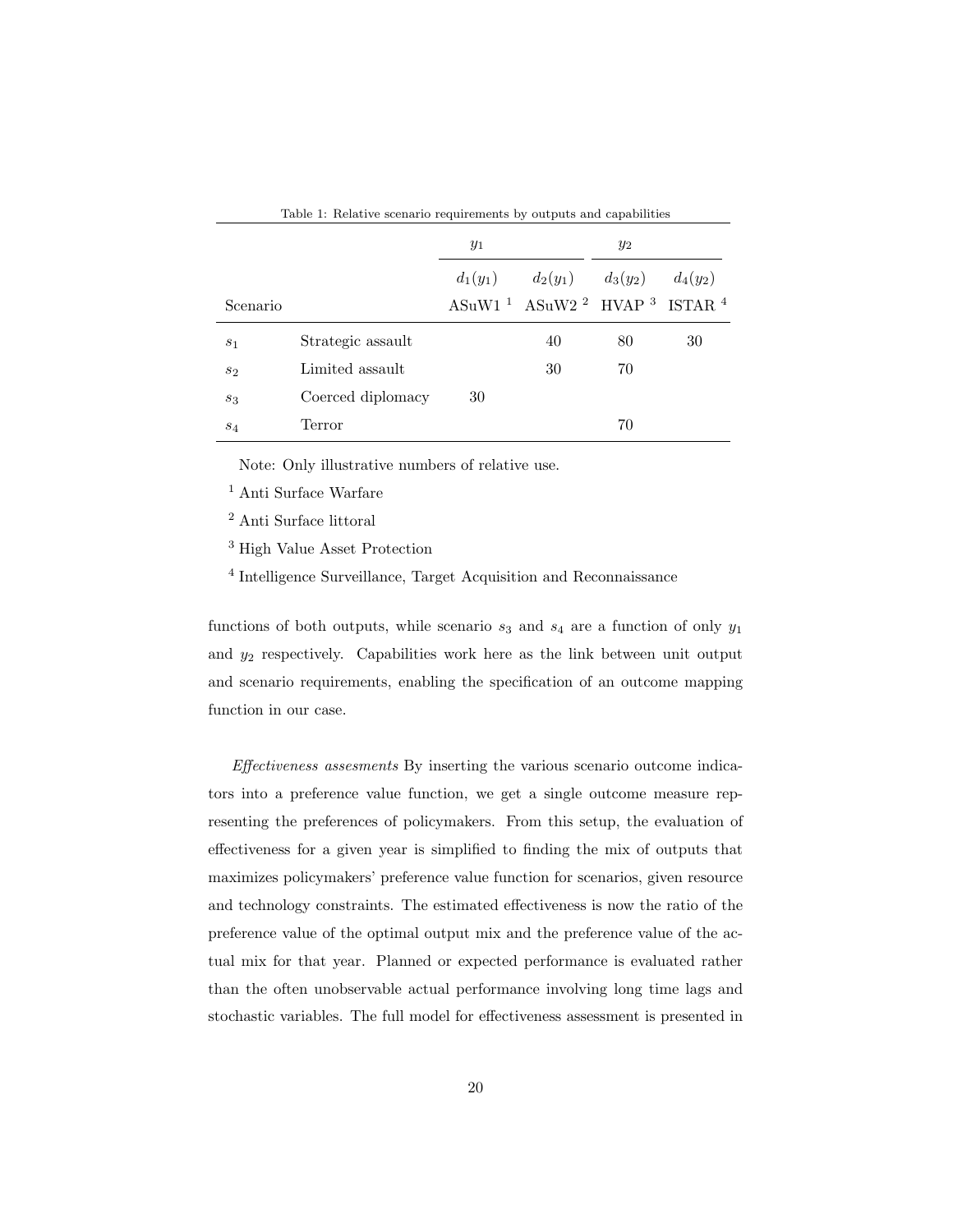### Section 4.

### 4. Model

#### 4.1. Background

The model sets out to evaluate the effectiveness of the Armed Forces and to track sources of any inefficiencies back to input mix and output mix, and the two types of agents: policy makers and managers. We assume that the policy makers are accountable for an output plan and the mix of outputs, while the managers are accountable for technical efficiency in the military units. This clear distinction between agents in the model is assured by letting each manager produce only one single output. In the multiple output case, managers are of course also possible sources of inefficiencies in output mix.

We draw upon a unique data set of 12 military units in the following. The sample consists of two types of military forces the Home Guard and the Submarine force. The Home Guard consists of 11 districts located in different geographical areas, producing the same type of output measured by the output indicator  $y_2$ . Home Guard units can produce military output by transforming inputs  $x_j$ ,  $j = 1 \ldots J$ , into output  $y_2$  defined by the production set  $G = \{f(x, y_2) \mid$ x can produce  $y_2$ . There is one manager in each district. The Home Guard output is mapped into two different capabilities, HAVP and ISTAR, as shown in Table 1. The Submarine force consists of a single fleet which can produce military output by transforming inputs  $x_j$ ,  $j = 1 \ldots J$ , into output  $y_1$  defined by the production set  $H = \{f(x, y_1) \mid x \text{ can produce } y_1\}.$  The output is mapped into the capabilities ASuW1 and ASuW2 as shown in Table 1. There is a single manager in charge of the fleet. Data on the performance of the military units is studied in Section 5. Policy makers are given a budget for the defense sector B and resources are acquired at prices  $q$ . The output plan is executed implicitly by policy makers in the form of budget grants to each military unit.

The suggested model is best suited for evaluation of decisions in the short run, i.e. when the force structure is fixed and the flexible part of the budget is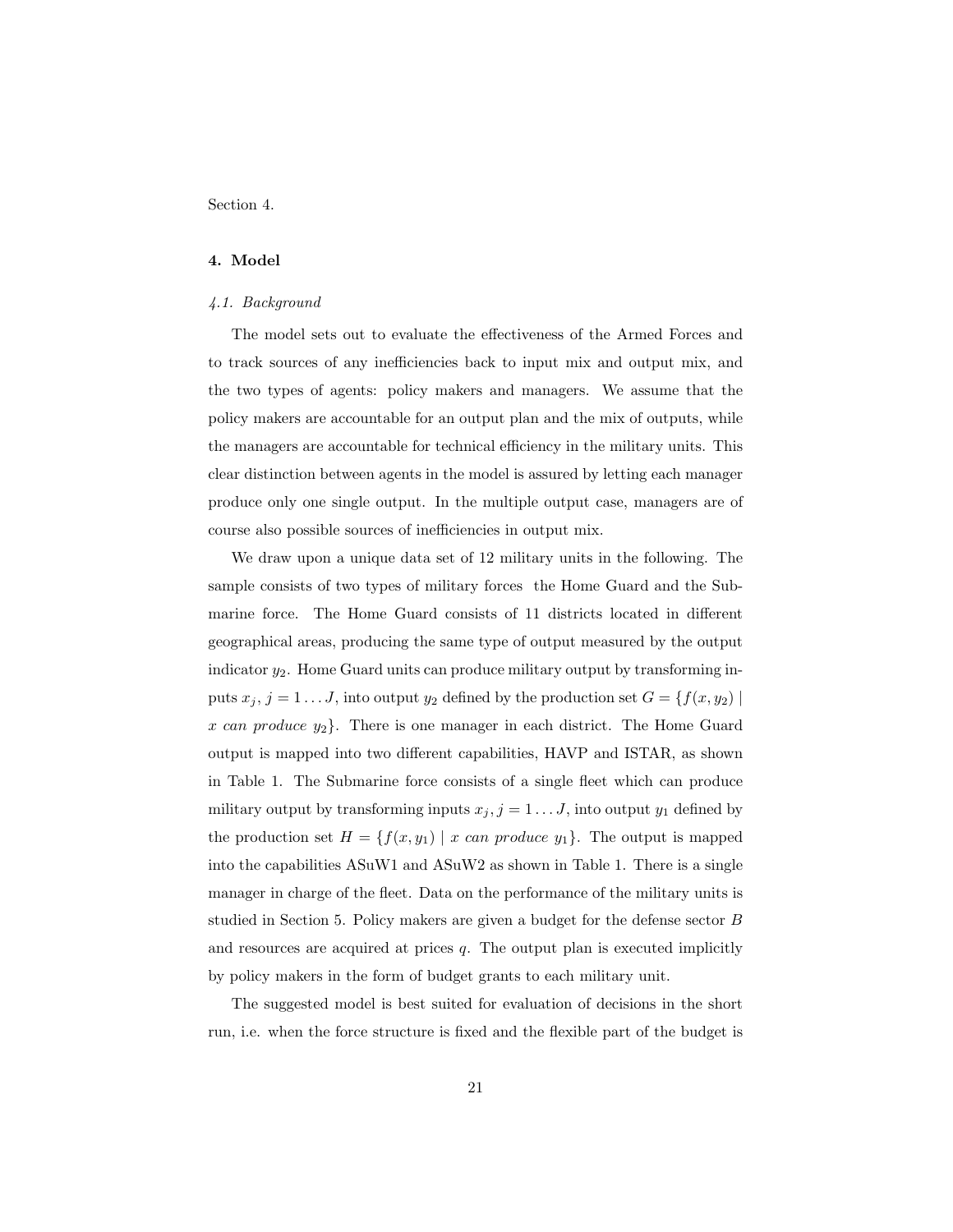the key decision variable. The reason is that the model is explicit on the level of output but the number of units is given. This assumption matches reality in the short run: Within a certain time interval, the size of a military unit measured by the number of personnel and equipment is usually fixed. As the marginal effect of quality on output is limited, major changes in output levels require changes in the military structure by either including or removing military units. Investing in new units to the structure is likely to also involve additional investments in equipment and infrastructure. Decisions on investments are, however, outside the scope of the suggested model. In the case of the Norwegian Armed Forces major changes in the force structure are usually the result of a revision carried out every fourth year. Minor changes in the force structure on a yearly basis, such as e.g. closing down a Home Guard district, occurs, on the other hand from time to time if approved by the parliament.

#### 4.2. Policy makers' preferences

Preferences could replace prices when public sector outputs are transformed in to outcomes outside the market place. In our case of the military, defense goals are defined implicitly by the people through their elected representatives. The goals are further operationalized by policy makers i.e. politicians and officials at the Ministry of Defence, as explained in steps 1–3 in the scenario framework. Such policy makers are usually held accountable for effectiveness in their respective domains. Therefore, policy makers' preferences in relation to scenario outcomes are assumed in the model. First, goals are operationalized in scenarios  $s_i$ ,  $j = 1, ..., J$ , before preferences for the scenarios are expressed assuming a Cobb-Douglas specification with constant elasticities

$$
W = \prod_{j}^{J} s_j^{\omega^j}, \quad \sum_j \omega_j = 1 \tag{8}
$$

The assumption implies that the policy makers prefer averages over extremes, in the sense that they will avoid leaving any single scenario completely uncovered. The weights  $\omega_i$  have to be estimated.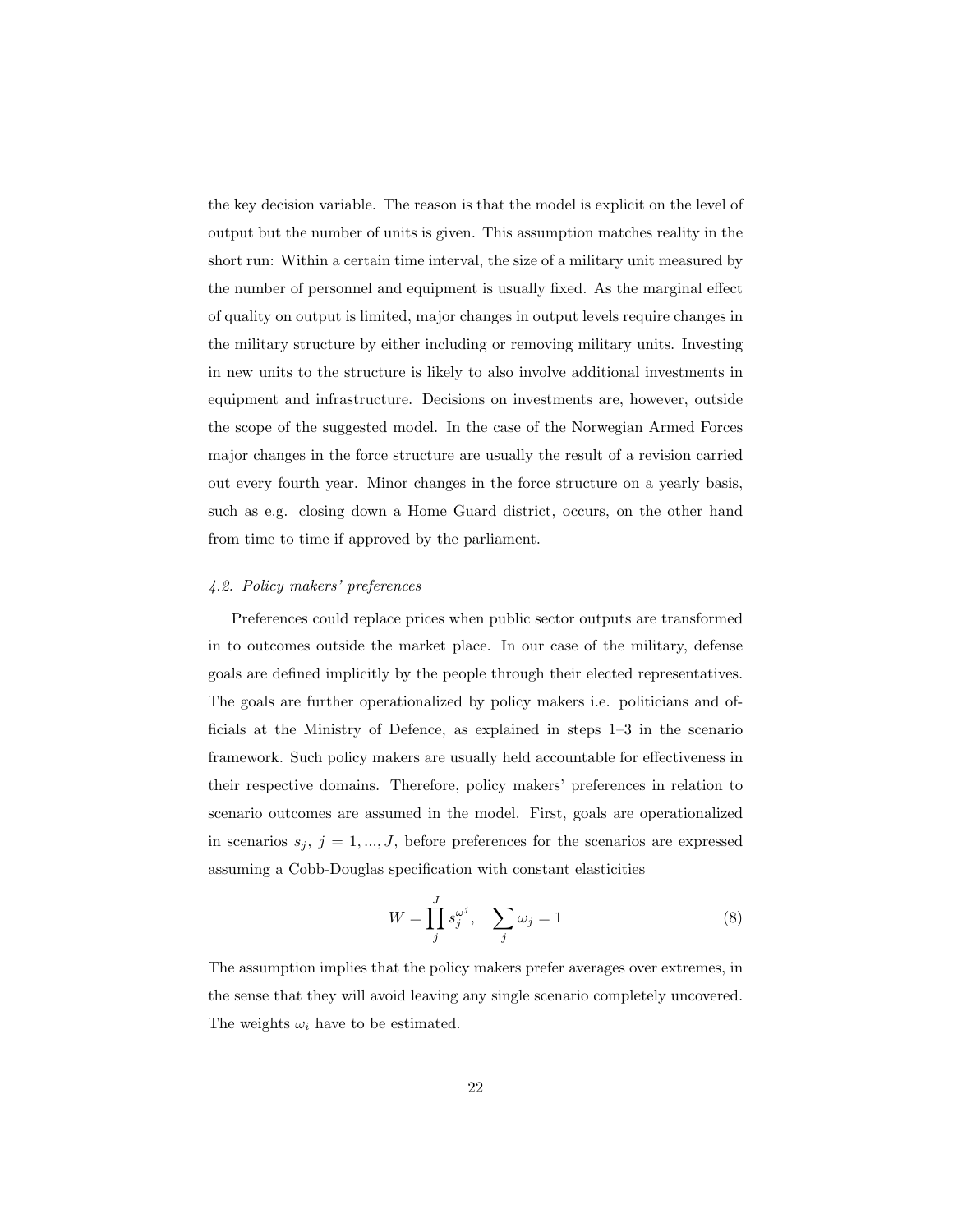Aggregating the various scenario outcome indicators using a preference value function, we get a single outcome measure representing the preferences of the policy makers. The weight of each scenario in such an aggregate measure represents the relative importance of each scenario for the policy makers responsible for the associated higher goals. Several methods have been used in the literature for the estimation of decision makers' preferences. Among others are surveys of health experts [19] and pairwise comparison of attributes for locating government agencies in Japan, conducted by expert opinion within the engineering community [35], both carried out by the analytic hierarchy process  $(AHP)$ <sup>21</sup> In studies of population health measures, various methods are used to estimate preferences for health outcomes [28], based on data from diverse general population samples. However, the valuation of defense outcomes in the form of scenarios are likely to require major branch-specific insight compared to the self valuation of the state of people's health. The use of general population surveys is therefore ruled out for relatively complex scenarios.<sup>22</sup>

#### 4.3. Outcome mapping function and the military technology

The outcome mapping function describes the transformation from outputs  $y$ , implicitly through capability  $d(y)$  and environmental variables z, to outcomes s (step 4 in the scenario approach). The general outcome mapping function is given by  $(7)$ , but with environmentals z specified for each scenario in the scenario framework and taken out of the expression. Output  $y_l$  is produced to deliver capability  $d_l$ ,  $l = 1, ..., L$ , in scenario j. The capability is fully delivered when the output level reaches  $Y_{l,j}^*$ , where  $d_{l,j}(Y_{l,j}^*) \equiv 1$ ,  $\delta d/\delta y > 0$  for  $y < Y^*$ 

<sup>21</sup>AHP [27] is a technique for group decision making where a numerical value or weight is derived for an alternative or criteria at each level of a hierarchy. Building a hierarchy consisting of scenarios at the lowest level and goals at the top of the hierarchy, a pairwise comparison of each scenario's contribution to the overall goal provides that scenario's priority or weight.

<sup>22</sup>If data on decision makers behavior (preferences) is unavailable, an alternative approach is to incorporate preferences of the median voter for some higher objectives and decompose the general preferences to preferences for various scenarios.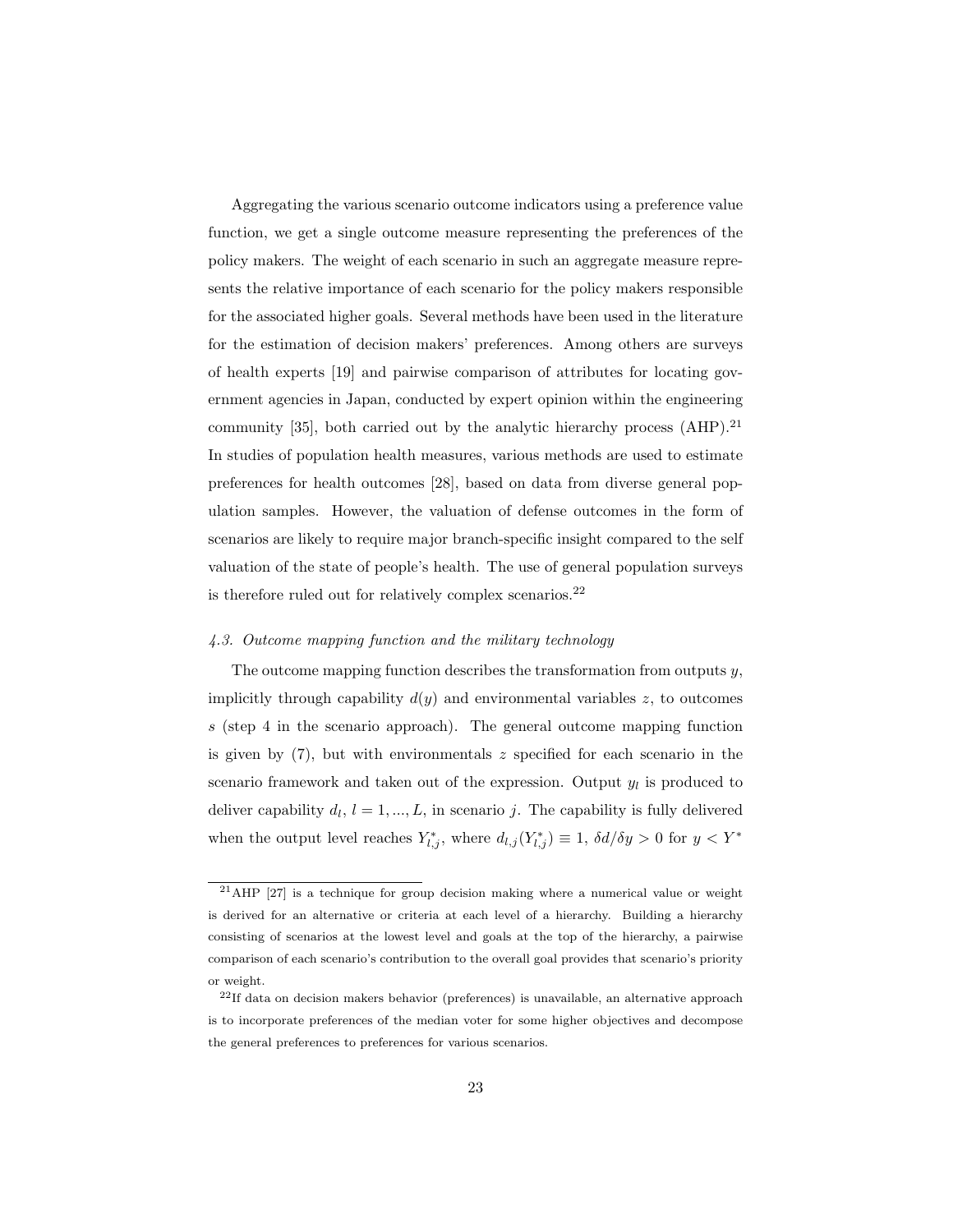and 0 for  $y \geq Y^*$ . Each capability has a scenario specific weight  $v_{l,j}$ , indicating the relative importance of that capability in a given scenario. The weight is determined by a risk analysis conducted by military expert opinion. Weights are the product of the probability that a capability is utilized in the scenario, and the consequence for the scenario outcome of not having the capability available when needed. For the capability Anti Surface Warfare (ASuW1 in table 1), the weight in scenario  $j$  is the product of the probability that an enemy ship has to be engaged in this scenario, times the impact on the scenario if the enemy ship is not engaged. The impact on the scenario without capability  $l$  when actually involved in the scenario is determined by the military experts rating the capability on a six point scale from no impact  $(0)$  to indispensable  $(5)$ . This gives us the following outcome mapping function

$$
s_j = \sum_{l=1}^{L} v_{l,j} d_{l,j}(y_{l,j})
$$
\n(9)

Assuming capability functions  $d(y)$  linear in outputs, we express the outcome mapping function for scenario  $S_j$  as a function of outputs explicitly

$$
s_j = \sum_{l=1}^{L} v_{l,j} \left( \left( \frac{y_l}{Y_{l,j}^*} \right) + (1 - \frac{y_l}{Y_{l,j}^*}) H(y_l - Y_{l,j}^*) \right),
$$
  
\n
$$
H(y_l - Y_{l,j}^*) = \begin{cases} 1 & \text{if } y_l \ge Y_{l,j}^* \\ 0 & \text{if } y_l < Y_{l,j}^* \end{cases}
$$
\n
$$
(10)
$$

The assumption  $\delta d/\delta y = 0$  for  $y \geq Y^*$  is assured by the Heavieside function<sup>23</sup>  $H(\cdot)$  where no additional value is generated from outputs exceeding the capability requirements  $Y_{l,j}^*$ . When outputs exceed the requirements,  $H(\cdot)$  equals 1, the  $y/Y^*$  terms are deleted and we are left with unity, a fully delivered capability.

Outputs  $y_i$  are the production of military units. We are using the output concept for operational military units developed in Hanson [16]. An output

 $23$ The Heavieside function is a unit step function, used for example to "turn off" and "turn on" variables or expressions over different intervals. See e.g. Adams and Essex [1].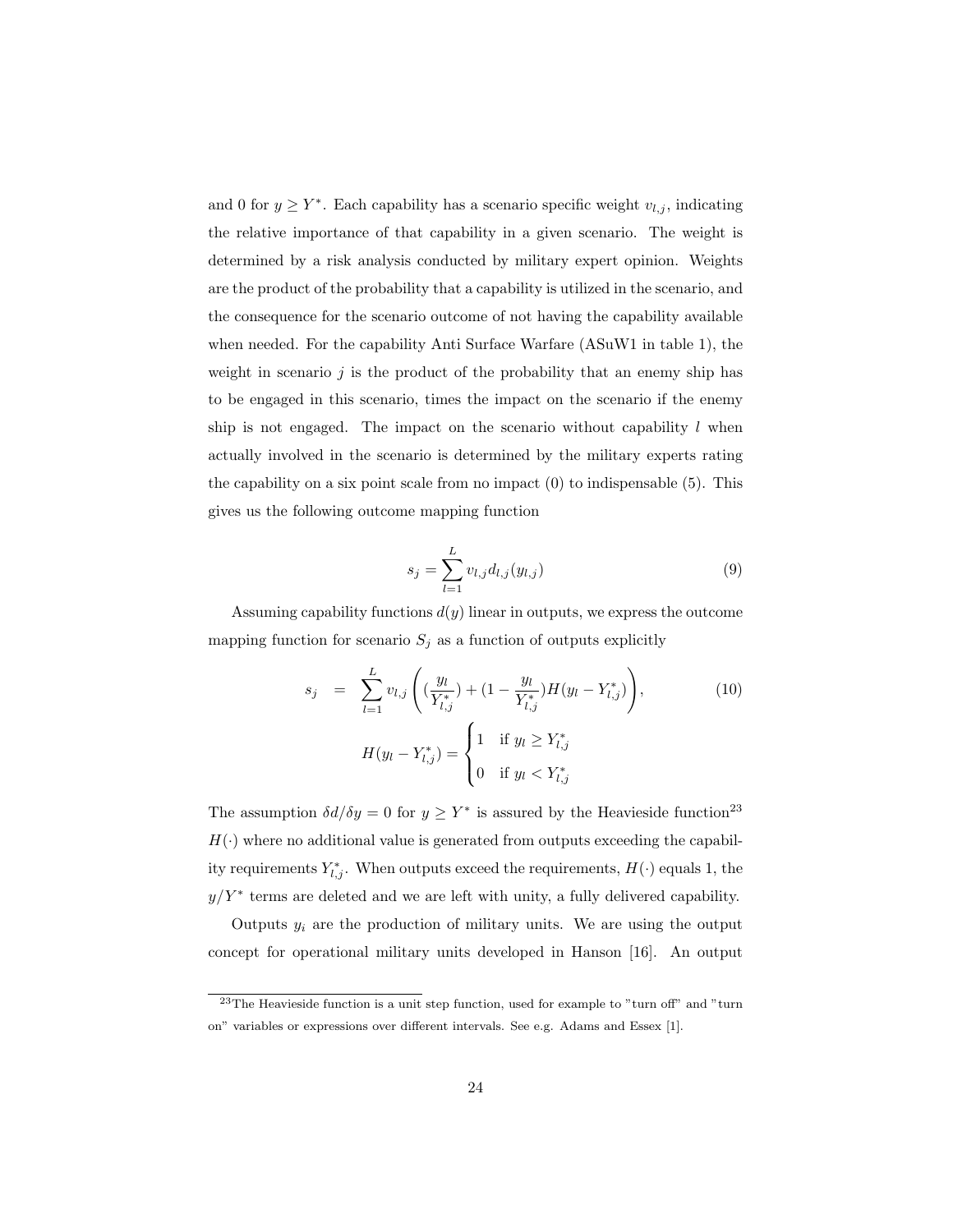

Figure 2: The realization of output mix effectiveness

index is created from the status of personnel, equipment and proficiency levels in each unit. A constant return to scale technology is assumed for the transformation of resources x to a military unit  $y_i$  given by  $F(y, x)$ .

## 4.4. Overall preference effectiveness

Solving the model, we maximize the preference function (8) subject to the outcome mapping function (10), the technology constraint given by the frontier function  $F(y, x) = 0$  and the budget constraint  $qx = B$ .

$$
\max_{y} W(s)
$$
  
s.t.  

$$
s = g(y)
$$

$$
F(y, x) \le 0
$$

$$
qx = B
$$
 (11)

The solution to the problem is illustrated in Figure 2. In the figure we have two output dimensions,  $y_1$  and  $y_2$ . The  $y_1$  output is analogous to the output of a submarine fleet in the empirical data, and  $y_2$  is analogous to Home Guard output.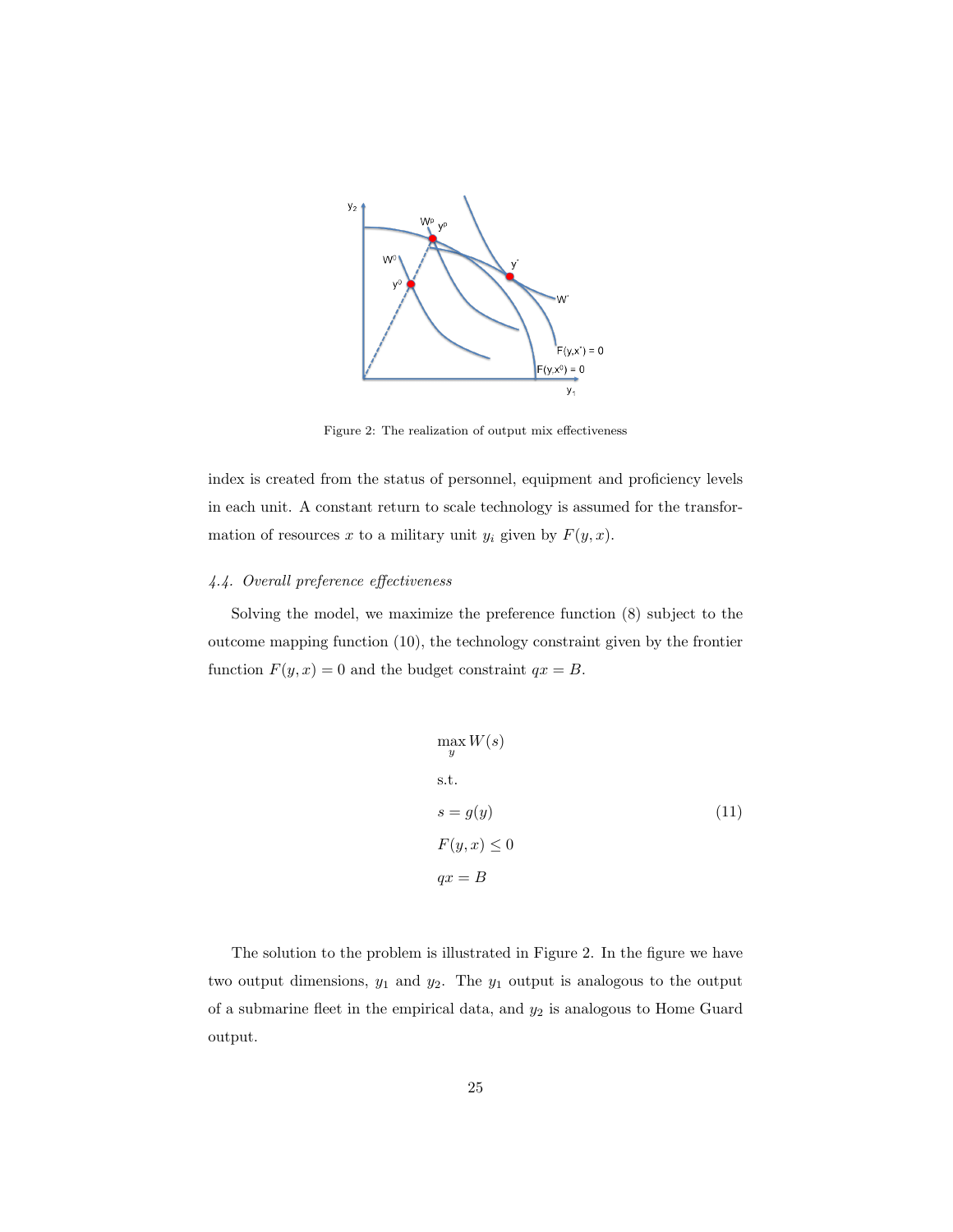The transformation between outputs at the frontier is shown by the curve  $F(y, x_0)$  for the initial input vector  $x^0$ . We start out in  $y^0$  and move towards the frontier. In  $y^p$ , all inefficiencies in the production of outputs are eliminated. However, this is not the solution to our optimization problem. The solution to the problem implies a different mix of outputs. We find the solution in  $y^*$ , where the contour curve  $W^*$  has a higher preference value than the contour curve  $W^p$  going through the point  $y^p$ . This is the realization of output mix effectiveness. Given a fixed budget, the production possibility sets will differ for different input vectors. In optimum the input vector  $x^*$  is different from the initial  $x^0$ , so is the production possibility set  $F(y, x^0)$ .

More formally, the two effects can be expressed by taking advantage of the overall preference effectiveness concept (OPE) introduced in [13].

$$
OPE = \frac{W(S(y^{0}))}{W(S(y^{*}))} = \underbrace{\frac{W(S(y^{0})|x^{0})}{W(S(y^{p})|x^{0})}}_{\text{Technical efficiency Mix effectiveness}} \frac{W(S(y^{p})|x^{0})}{W(S(y^{*})|x^{*})}
$$
(12)

Overall preference effectiveness is the ratio of the preference value for the initial output vector  $y^0$  and the preference value of the optimal output vector  $y^*$ . Furthermore, we can decompose into the two effects of doing things right (technical efficiency) and doing the right things (output mix effectiveness) explained in Figure 2. In our model, where each manager is accountable for only one output and policy makers implicitly determine output mix by budget grants, the decomposition is equivalent to identify managers "doing things right" and policy makers "prioritizing the right things".

Here, the term tagged technical efficiency in (12) is in general not identical to the Farrell [11] definition of technical output efficiency. For the concepts to be analogous, sufficient assumptions are constant returns to scale for the preference function and the outcome production functions.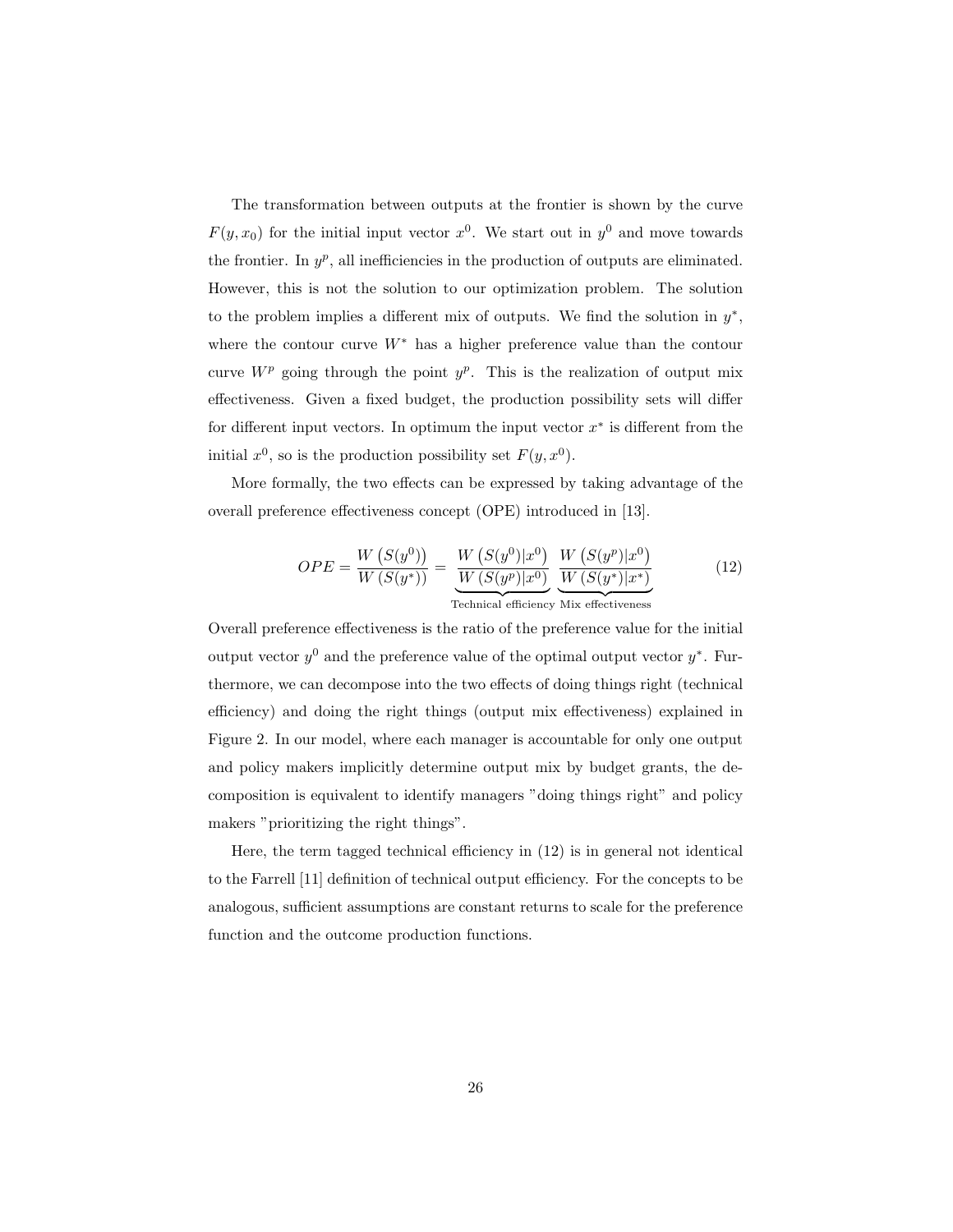### 5. Results

### 5.1. Background and data

In estimating the model, we are using data from a sample of 12 different operational units in the Norwegian Armed Forces over the years 2008 to 2011. The units consist of eleven Home Guard districts and one Submarine force. The policy makers are to be evaluated on the mix effectiveness of outputs for the units, and the officers in command of the units (managers) are to be evaluated on the technical efficiency of their respective military unit. As there have been no explicit priorities or trade-offs between units selected for this study, the data might not be the best for testing hypotheses on the development of mix effectiveness. However, this does not mean that the sample was neglected by the policy makers during the period of time. Downscaling of the Home Guard prior to the July 22 terror, where the Home Guard had a significant role in securing the city centre of Oslo, and a decision on whether to extend the lifetime of the submarines or acquire new ones, were heavily debated at the time. A priority efficient defense sector should yield high output mix effectiveness for all samples, including this one.

#### 5.2. Estimating the model

The sample of Home Guard and Submarine units spans over the four scenarios set out in Table 1. Each of the four scenarios is considered as an outcome indicator operationalizing some higher goals for the policy makers, and is a result of steps 1–4 in the scenario approach. The Submarine force delivers two capabilities (ASuW1 and ASuW2) in three different scenarios. The same is the case for the Home Guard districts (HVAP and ISTAR). This means that the units contribute to two common outcomes  $(s_1 \text{ and } s_2)$ . In the following we assume that the derived output requirement for capability  $l$  in scenario  $j$ ,  $Y_{l,j}^*$ , is within the potential of the existing force structure. The Home Guard capabilities are assumed equally important independent of Home Guard district location.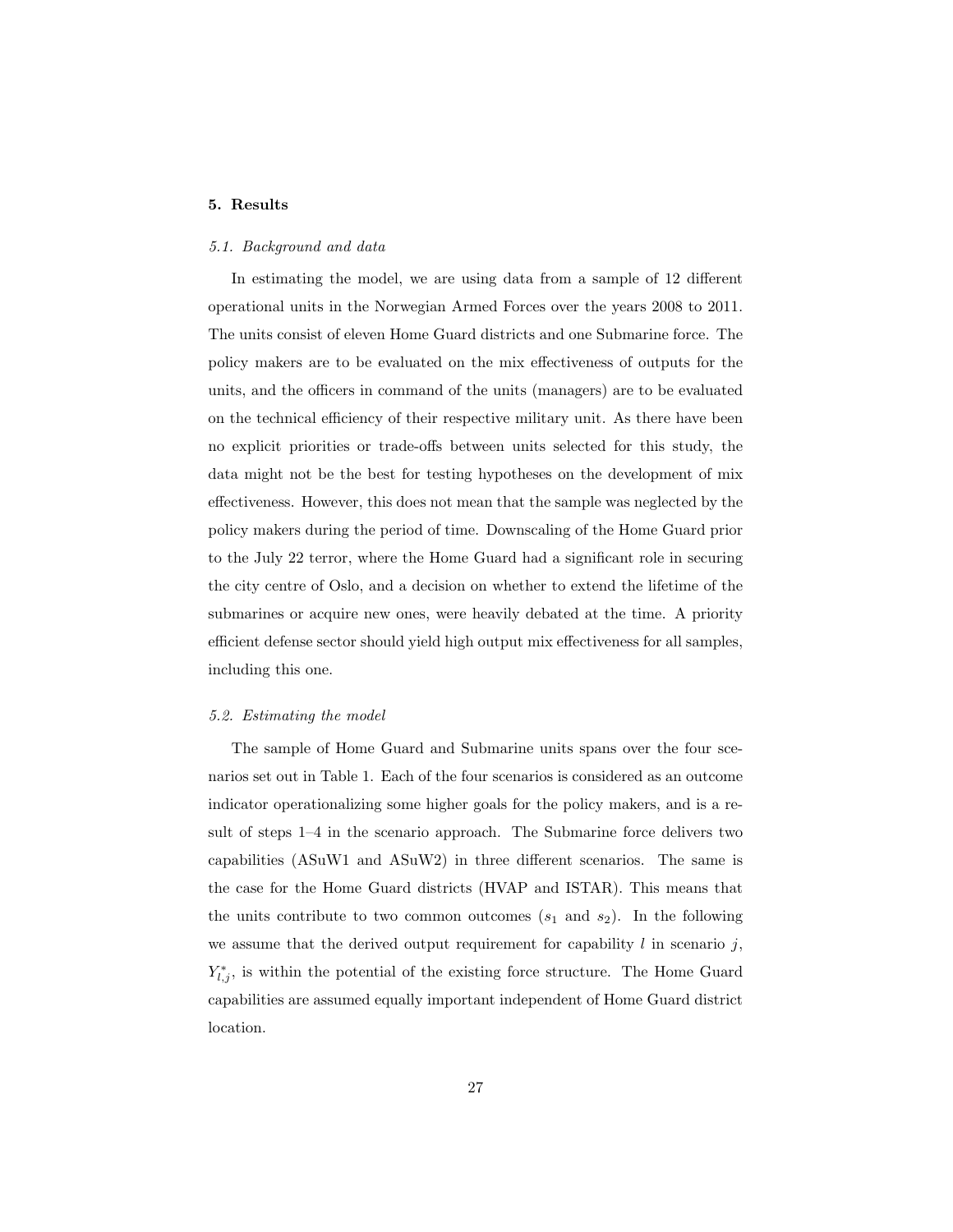As long as we have more than one goal or outcome indicator, a preference function must be applied. Estimating the parameters of equation (8) implies estimating the weight the decision makers assign to each scenario. Due to lack of data on policy makers preferences, we are limited in this study to supplementing a baseline (null hypothesis) of equal weights,  $\omega_i = 0.25, i = 1, ...4$ , with sensitivity analysis for alternative preference structures. We carry out two additional runs favoring different preference structures in addition to our null of equal weights for the scenarios. The four scenarios involved could be divided into two scenario preference groups: (a) encompassing but highly improbable (favoring  $s_1$  and  $s_2$ ) where weights are set to  $\omega_1 = \omega_2 = 0.4$ ,  $\omega_3 = \omega_4 = 0.1$ and (b) limited but more likely (favoring  $s_3$  and  $s_4$ ) and weights  $\omega_3 = \omega_4 = 0.4$ ,  $\omega_1 = \omega_2 = 0.1$ . Group (b) corresponds to a preference structure where policy makers have preferences for avoiding current threats of relatively high probability, and we name this structure *nearsighted*. Correspondingly, group  $(a)$ is named farsighted, representing preferences for the long run and sovereignty on an aggregated level. Our null represents policy makers who state that all derived scenarios are of equal importance, or simply fail to prioritize between them. The basic interpretation of the suggested setup is to consider a constant preference structure over time. But in the long run preferences are likely to change. By considering various preference structures for at least two of the four years studied, we allow for interpretation of possible changes in preferences over time. The model is estimated separately for each of the preference structures as follows.

First, the four different outcome mapping functions, one for each scenario, are found by inserting in (10) the derived output requirements  $Y_{l,j}^*$  and capability weights  $v_{l,j}$  from step 4 in the scenario approach. A linear realization of capabilities in outputs is assumed for simplicity. After having specified the preference function (8) and the outcome mapping functions (10), at least two procedures could be followed in order to estimate a solution to (11). The first involves formulating (11) as an LP-problem and estimating it non-parametrically. But since  $W(s)$  in (11) is nonlinear in our specification of the model, we suggest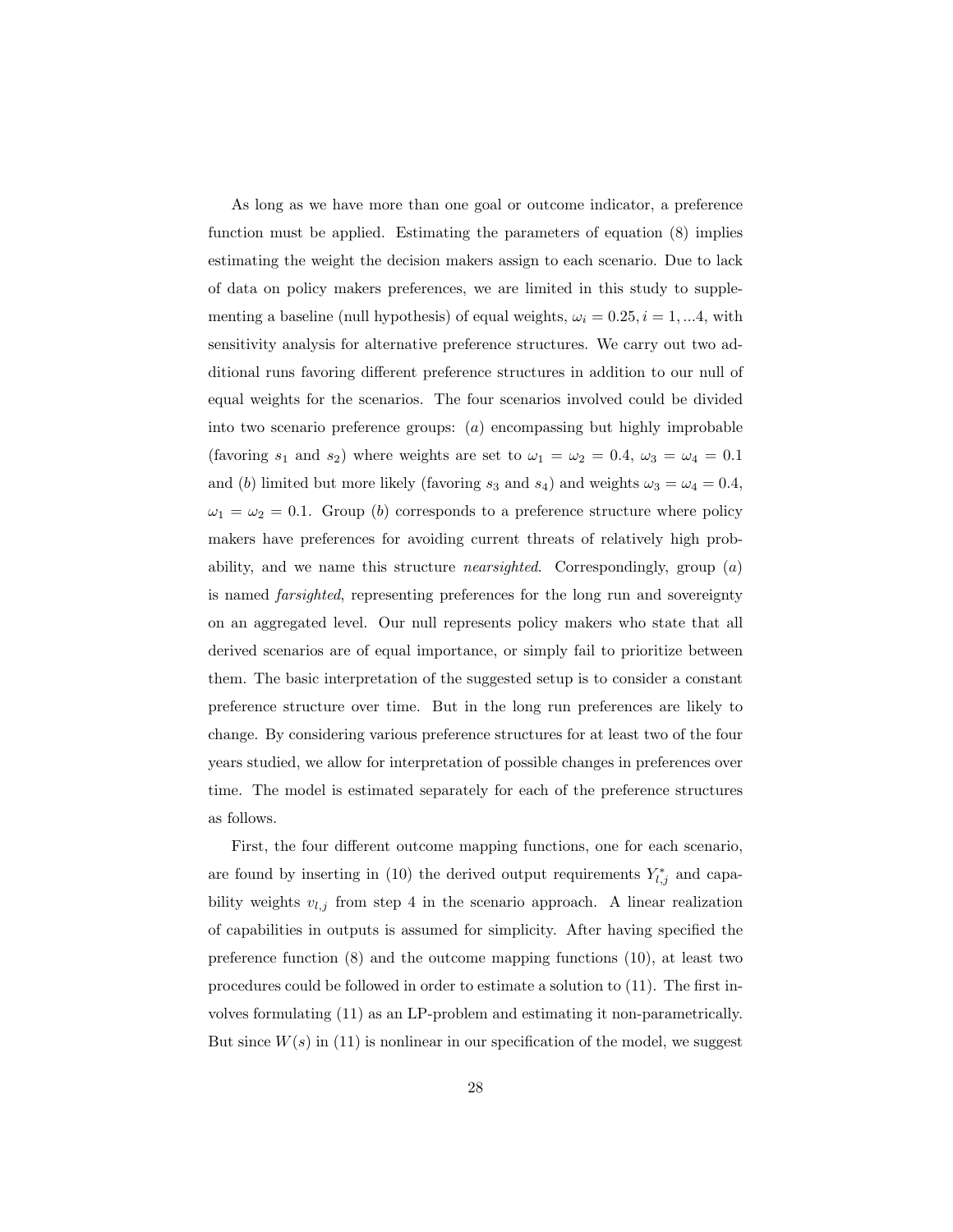rather using a mix of parametric and non-parametric approaches.

This involves a parametric approximation to the nonparametric part of the problem in the form of the technological restriction  $F(y, x) = 0$ . First, the production frontier is estimated by a nonparametric method before a parametric frontier function is estimated based on only efficient observations. Finally, the parametric expression for  $F(y, x) = 0$  is inserted for the technology constraint when solving (11) numerically. Florens and Simar [12] argue that, since the production frontier is the locus of optimal production situations, we might get substantial improvements in bias, variance reduction, etc. if we use only efficient observations from a nonparametric method in the first step to estimate a parametric function in a second step. The expected order- $m$  frontier is suggested to be used in the first step by Florens and Simar [12] due to its consistency and avoidance of dimensionality problems associated with other nonparametric estimators.<sup>24</sup>

Following the second procedure, we start out with a nonparametric estimate of the technical efficiency of the military units. DEA is used in the nonparametric first step to estimate the efficiency scores for the Home Guard and Submarine force respectively. The DEA model is input oriented, with one output,  $y_2$ , and three input variables for the Home Guard,  $x_j$ ,  $j = 1, 2, 3$ . For the Submarine force, the lack of observations limits the model to a simple one input  $x = \sum_j x_j$ ,  $j = 1, 2, 3$ , one output,  $y_1$ , model. Pooled data are used for the Home Guard (eleven units over four years, 44 observations in total) and the Submarine force (one unit over four years, four observations in total), respectively, due to the small samples.<sup>25</sup> The inputs are measured as operating costs for all units, and

<sup>24</sup>The origin of the procedure in which a parametric function is estimated in a second step, based on a non-parametric frontier estimation in a first step, is in [36]. This seems to be neglected in Florens and Simar  $[12]$ . The expected order- $m$  frontier gives the expected maximum production among a fixed number of  $m$  firms using less than  $x$  inputs. The estimator is found to be superior to the FDH estimator and shifted OLS applied on experimental data.

<sup>&</sup>lt;sup>25</sup> Productivity and efficiency in the Home Guard during the period 2008–2011 is studied in [16]. No new equipment or operating conditions suggesting changes in technology were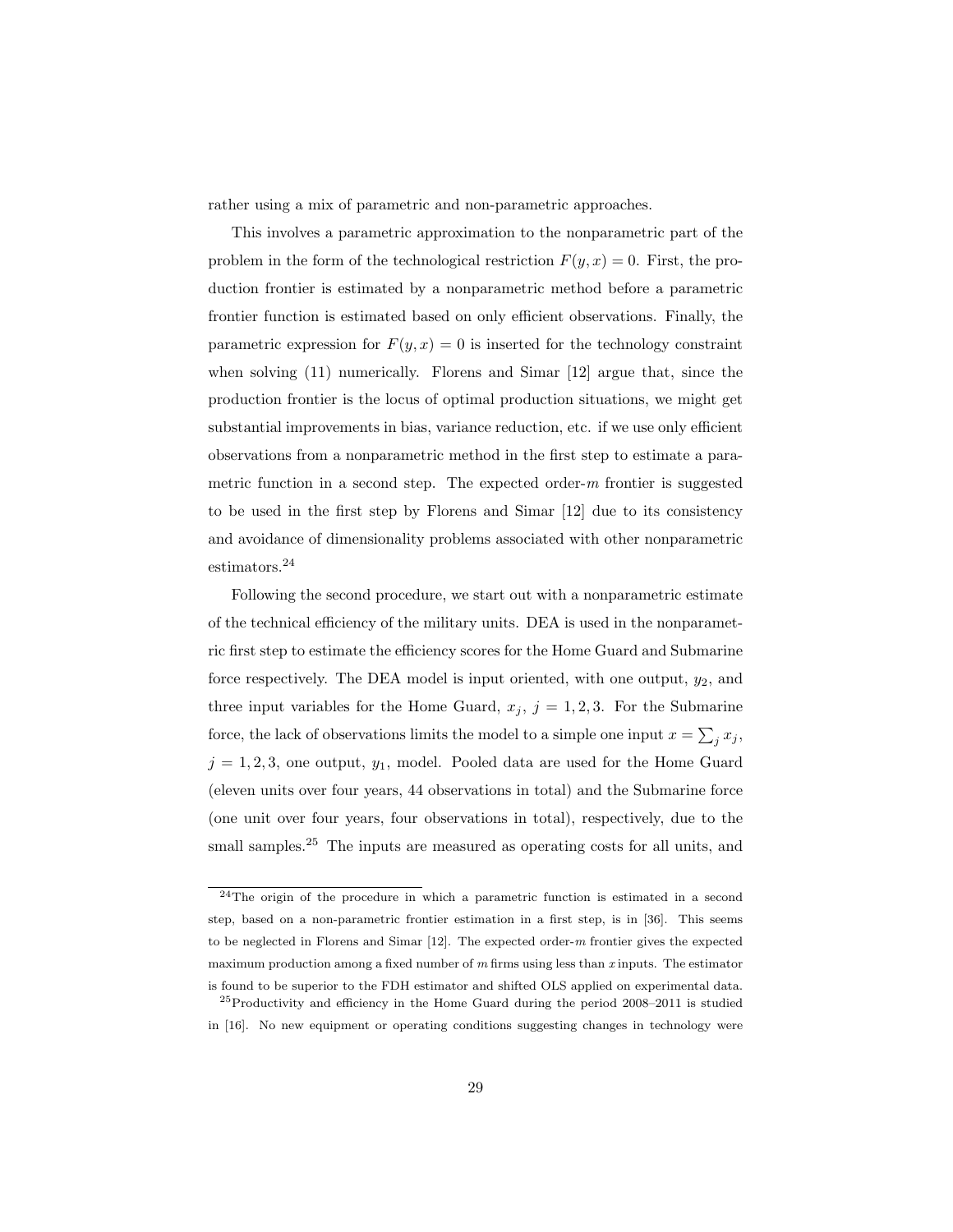divided into the variables equipment, personnel and activity-based personnel costs for the Home Guard units.

In the short run, capital is fixed and cannot be fully reallocated between units. This is also the case for some of the more specialized personnel resources in the short run. Hence, the substitution possibilities between Home Guard and Submarine forces could be incomplete for policy makers, influencing the mix effectiveness on a yearly basis. The aggregated output measure used, described in detail in Hanson [16], consists of quality-adjusted measures for manpower, equipment and training. Estimated DEA efficiency scores from the first operation,  $E_i$  for unit i, are presented in Table 2.

The DEA method is based on enveloping the observations as tightly as possible from above in the standard case. There might, however, be potential realizations of the unknown technology not appearing as actual observations. This results in a frontier estimator that is pessimistically biased, and correspondingly efficiency scores which are optimistically biased. [30] showed how to estimate the sampling bias in DEA using the bootstrap method (resampling). Following the suggested procedure we could point at the uncertainty in the estimated efficiency scores for the Home Guard units. However, it is not meaningful to estimate bias corrected efficiency scores for the Submarine force due to the limited sample size. Hence, a further discussion of the uncertainty of the estimates is not possible from an empirical perspective. On the other hand, from a methodological perspective it is not straightforward how to estimate any biases in the effectiveness scores and how to address the uncertainty in the scores when uncertainty in preferences and technology are considered simultaneously. We leave this, however, to further research and the following results are reported without the estimation of confidence intervals.

In the second operation, the units are moved to the frontier by a proportional contraction of their inputs,  $xE_i$ , eliminating any inefficiency. From the 44 ob-

reported during the period studied, and it was considered reasonable to assume the technology to be stationary.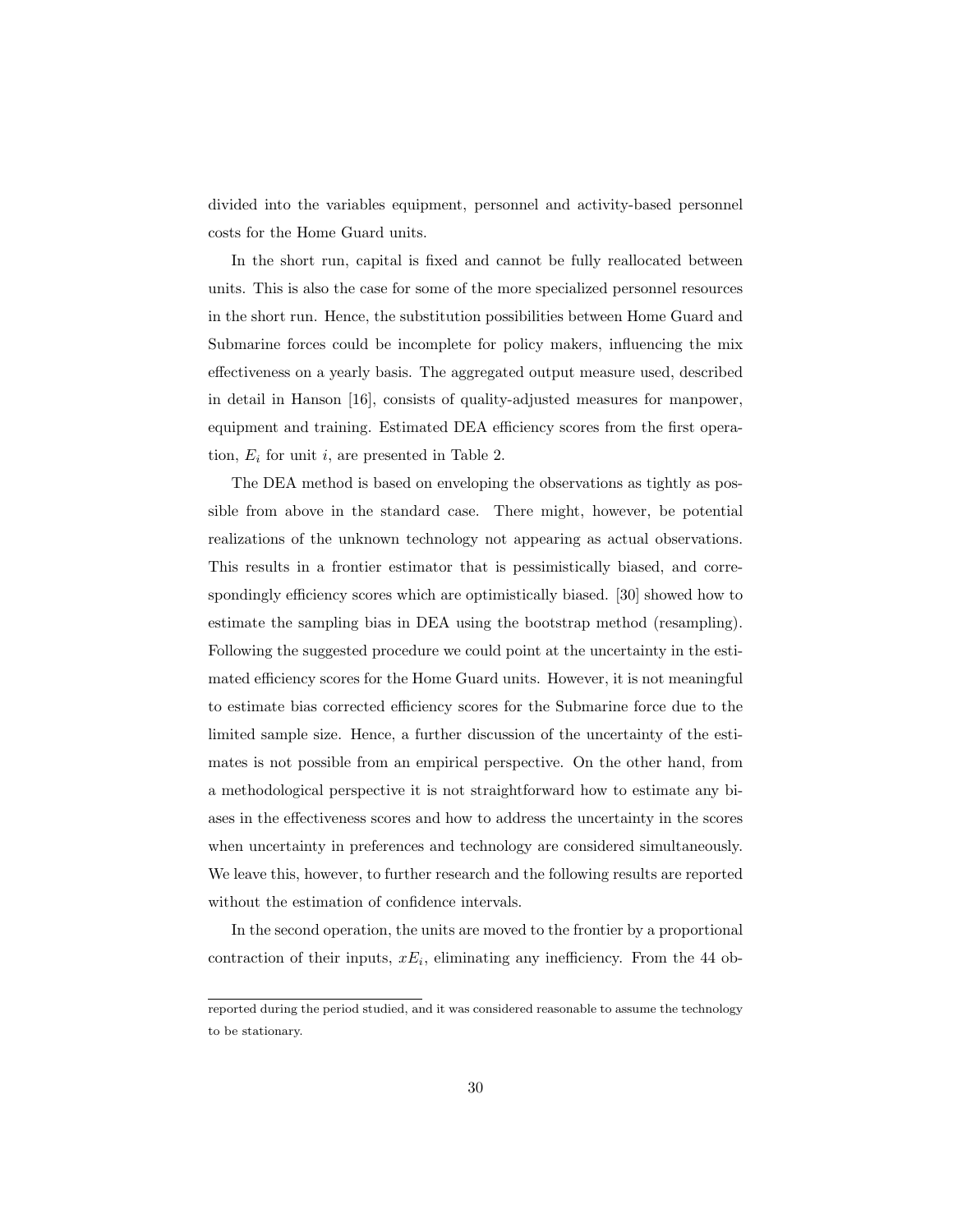|            | Table 2: Technical efficiency scores |      |      |      |  |  |
|------------|--------------------------------------|------|------|------|--|--|
| DMU        | 2008                                 | 2009 | 2010 | 2011 |  |  |
| $HG-01$    | 0.88                                 | 0.77 | 1.00 | 0.88 |  |  |
| $HG-02$    | 0.78                                 | 0.85 | 0.68 | 0.57 |  |  |
| $HG-0.3$   | 0.66                                 | 0.58 | 0.69 | 0.48 |  |  |
| $HG-04$    | 0.58                                 | 0.50 | 0.69 | 0.60 |  |  |
| $HG-05$    | 0.36                                 | 0.48 | 0.54 | 0.98 |  |  |
| $HG-06$    | 0.77                                 | 0.52 | 1.00 | 0.79 |  |  |
| $HG-07$    | 0.63                                 | 0.66 | 0.61 | 0.67 |  |  |
| $HG-08$    | 0.54                                 | 0.54 | 0.56 | 0.87 |  |  |
| $HG-0.9$   | 0.71                                 | 0.60 | 0.85 | 0.77 |  |  |
| $HG-10$    | 0.47                                 | 0.60 | 0.45 | 0.67 |  |  |
| $HG-11$    | 0.54                                 | 0.38 | 0.20 | 0.22 |  |  |
| Sub. force | 1.00                                 | 0.91 | 0.92 | 0.55 |  |  |
|            |                                      |      |      |      |  |  |

rable 2: Technical effici

servations, a production function is estimated by OLS, assuming the functional form in (13). The estimated coefficients are  $\alpha = 0.17$ ,  $\beta = 0.28$  and  $a = 0.0018$ . All estimates are significant.

$$
y_2 = a x_1^{\alpha} x_2^{\beta} x_3^{1-\alpha-\beta}
$$
 (13)

$$
y_1 = d \sum_{i=1}^{3} x_i
$$
 (14)

The same procedure is followed for the Submarine force in (14), with a significant estimate of  $d = 0.22$ . The two production functions (13) and (14) are used together to find an expression for  $F(y, x)$  in (11). Solving for  $y_2$  in the maximization problem we get the expression

$$
y_2 = 0.668(B - \frac{y_1}{0.22})
$$
\n(15)

The now parametric transformation function  $(15)$ , given a budget B and outcome mapping functions from (10), is used as a constraint in maximizing the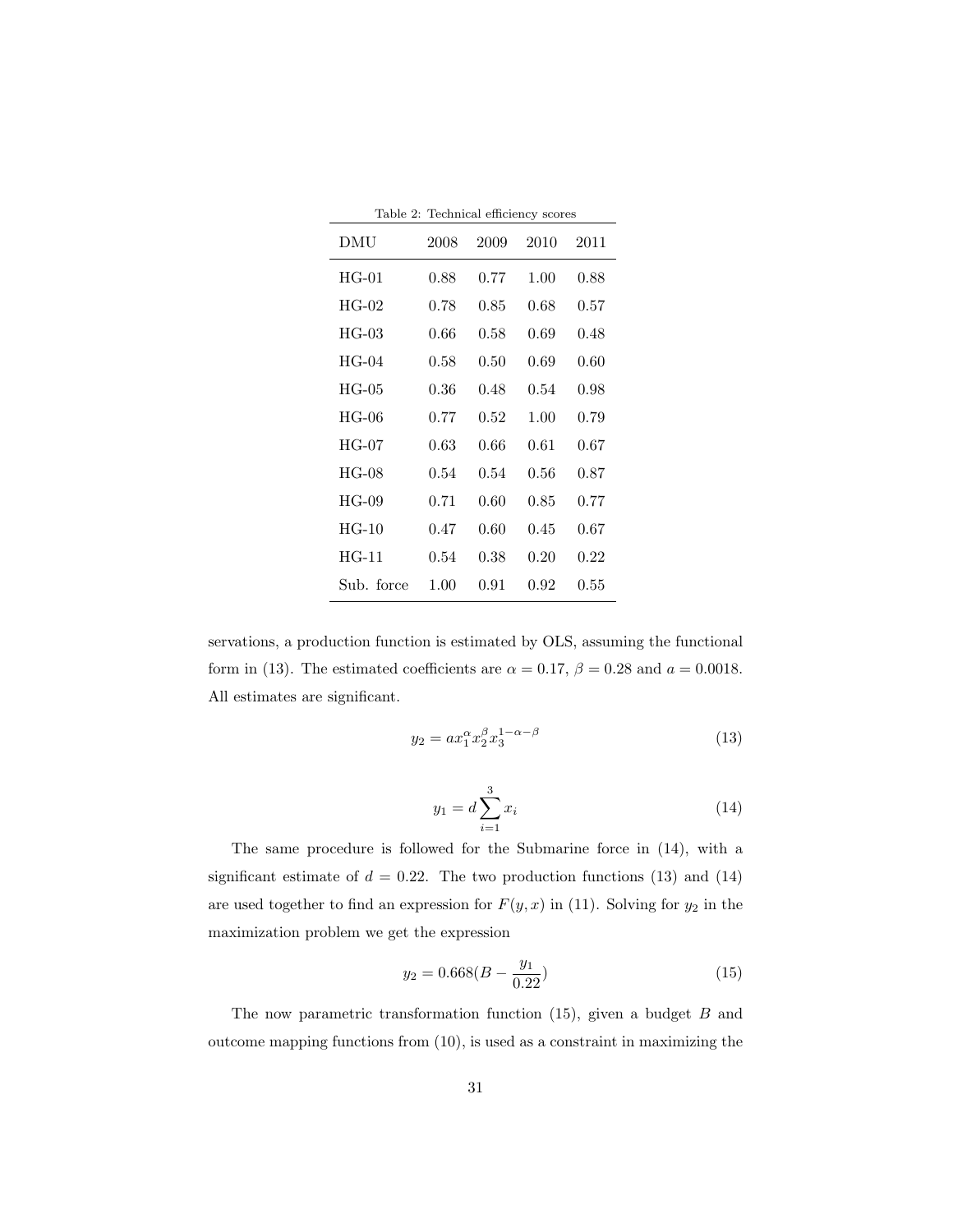policymakers' preference function (8) for the three different preference structures. This is the solution to (11), giving us the maximum preference score for each year. Finally, actual preference scores, derived from inserting actual output values in (10) and (8), are used together with the estimated maximum preference scores in order to derive the output mix effectiveness (OME) for each year. The results are outlined in Table 3.

#### 5.3. Discussion

Decomposing the overall preference effectiveness scores into technical efficiency (TE) and output mix effectiveness (OME), we can now pinpoint reasons for inefficiencies in this sample for each of the preference structures. In our baseline preference structure, the main source of inefficiency at the start of the four-year period was related to technical aspects, the domain of managers at the operational units in our model. After a decrease in policy makers' mix effectiveness over the years, with only small corresponding changes in technical efficiency, the two sources of inefficiencies contribute about the same to overall effectiveness at the end of the period.

As improvement in technical efficiency is found difficult in practice, a clear policy implication of our results is further investigation into the policy makers' decisions on output mix and possible reallocations of resources. The results suggest a quick fix by simply reallocating production between the military production units. On the other hand, fixed inputs such as capital could somewhat limit reallocations and explain some of the inefficiencies from output mix in the short run. The solution to the maximization problem in (11), illustrated in Figure2, provides the optimal output levels and thus the necessary changes in the output mix. Corresponding changes in the use of resources are derived from the parametric production functions. A reallocation of funds by the policy makers from Home Guard (28 % budget decrease) to Submarine force (67 % budget increase) yields output mix effectiveness at the end of the period where the overall preference effectiveness is at its lowest. If the Home Guard capabilities are independent of geographical location the budget decrease could result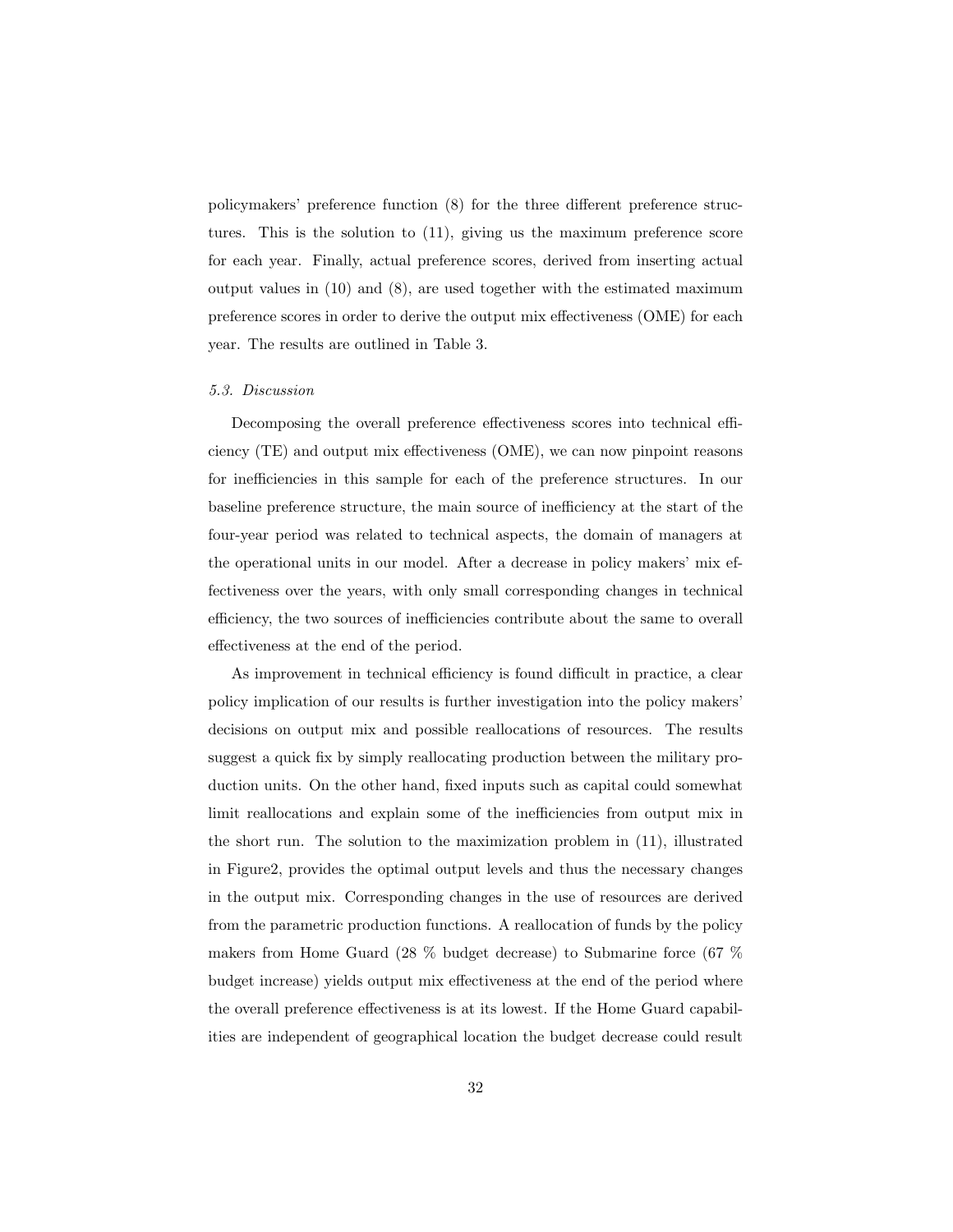|       |  |  | Table 3: Overall preference effectiveness and its decomposition for different preference struc- |  |  |
|-------|--|--|-------------------------------------------------------------------------------------------------|--|--|
| tures |  |  |                                                                                                 |  |  |

| Measure                                | 2008  | 2009  | 2010  | 2011  |
|----------------------------------------|-------|-------|-------|-------|
| Overall preference effectiveness       |       |       |       |       |
| <b>Baseline</b>                        | 0.678 | 0.650 | 0.660 | 0.597 |
| Nearsighted                            | 0.674 | 0.637 | 0.654 | 0.651 |
| Farsighted                             | 0.631 | 0.616 | 0.613 | 0.500 |
| <i>Technical preference efficiency</i> |       |       |       |       |
| <b>Baseline</b>                        | 0.736 | 0.789 | 0.825 | 0.762 |
| Nearsighted                            | 0.674 | 0.757 | 0.799 | 0.782 |
| Farsighted                             | 0.805 | 0.823 | 0.852 | 0.744 |
| Output mix effectiveness               |       |       |       |       |
| <b>Baseline</b>                        | 0.920 | 0.824 | 0.799 | 0.782 |
| Nearsighted                            | 1.000 | 0.842 | 0.819 | 0.833 |
| Farsighted                             | 0.784 | 0.749 | 0.719 | 0.673 |
| Total budget (B)                       | 738   | 783   | 754   | 686   |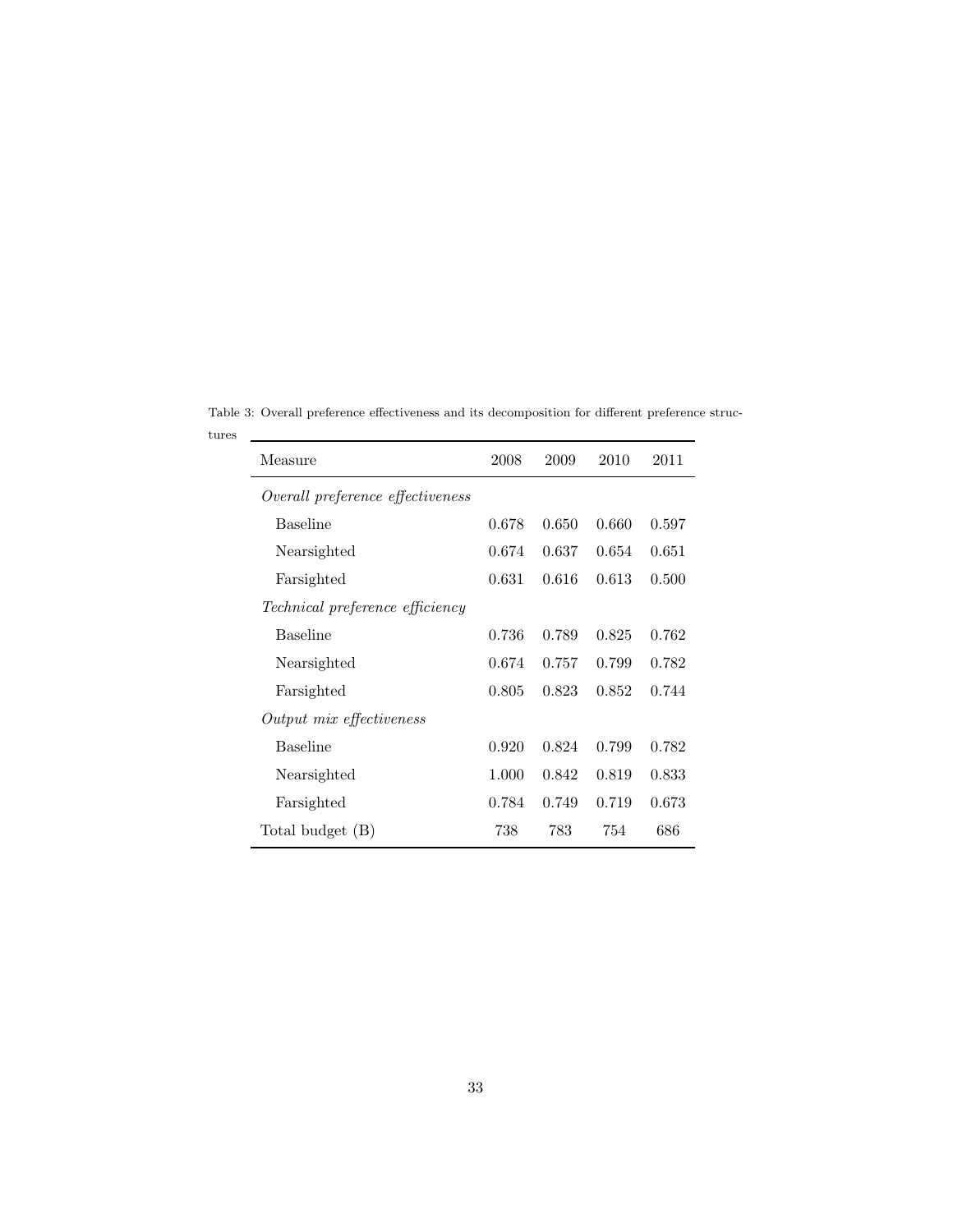in closing down an inefficient unit, given that other factors are held constant. Budget decreases of such magnitude as 28 % are rare in the military, at least on an annual basis. However, the result could serve as guidance for future allocations if the total budget maintains its relatively moderate level. Also, further analysis could be necessary in order to reveal whether there are other reasons outside the model explaining the apparently inefficient allocation.

Testing the model on somewhat different preference structures, we find the same downward trend in output mix effectiveness over the four-year period of time. However, allowing for different discounting in policy makers' preferences, a higher level of mix effectiveness is found when limited but more likely scenarios are favored  $(s_3 \text{ and } s_4)$ . A possible interpretation of this finding is that policy makers are biased toward the likely and less hypothetical scenarios. Comparing estimates from the farsighted preference structure to baseline estimates does not support a preferences structure favoring less likely but more encompassing scenarios  $(s_1 \text{ and } s_2)$  over the balanced baseline preference structure. From sensitivity analysis, we suggest that our results on evaluating the mix effectiveness of policy makers are robust in trend but sensitive in magnitude. For any further interpretations, preference functions have to be estimated based on real data, which is outside the scope of the present paper.

### 6. Conclusion

This study set out to examine empirically the impact of output mix on effectiveness in public service provision. A measure of overall preference effectiveness is used to isolate the effect of output mix from that of input mix on effectiveness. A clear distinction between output and input mix in our model enables a tracking of sources for inefficiencies back to managers "doing things right" in the production process and policy makers "doing the right things" in choosing the optimal mix of outputs. As far as we know, this is the first study to present any empirical evidence on the role of policy makers in effectiveness of public service provision.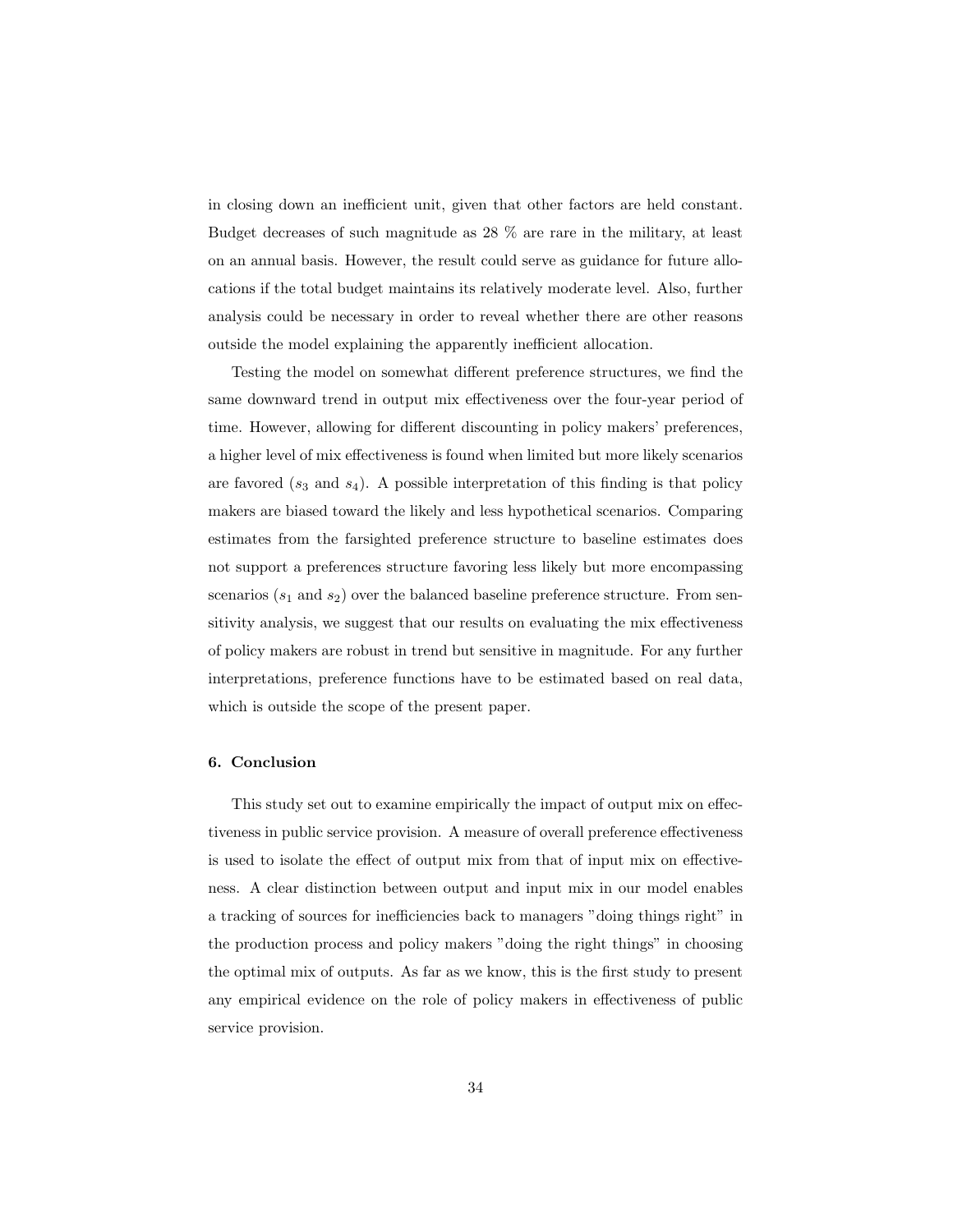Most empirical studies in the effectiveness literature model the transformation from inputs to outcomes as a single transformational process. Thus, identification of possible inefficiencies from output mix is ruled out by definition. We suggest, however, that distinguishing two transformational steps requires estimation of a function mapping outputs to outcomes in addition to the usual estimation of production technology transforming inputs to outputs. Realization of outcomes usually involves complicated dynamics from output and environmental variables. A two-stage method is used in the literature when the impact of environmental variables on outcomes or outputs are studied. In the second stage, environmental variables are regressed on a performance measure, e.g. technical efficiency scores. We recognized, however, that characteristics of outcome and environmental variables in many empirical examples make the use of regression-based approaches less meaningful. In response to this, we suggest a scenario approach for estimating outcome mapping functions. In the scenario approach, ex-ante knowledge about expected effects rather than ex-post observations are drawn upon in effectiveness assessments. This involves replacing objectives with scenarios, each representing an unique vector of fixed environmental variables.

Despite its contribution in isolating the role of output mix, our method comes with some possible obstacles when applied to empirical data. When multiple objectives or outcomes are evaluated, a preference function has to be introduced representing politicians' or policy makers' preferences. Testing the model on data from the Norwegian Armed Forces, we find difficulties in presenting the scenarios to policy makers in a manner which could be used to generate data for estimation of preferences based on the methods presented in the literature. Estimating baseline results, we therefore relied on the assumption that all objectives are of equivalent importance to the policy makers. This is in line with the response from policy makers in the defense sector when confronted with an inquiry about the ranking of objectives. Given the confusion in the literature concerning output and outcome concepts, we are not surprised if a similar confusion exists among policy makers. Thus, we believe it is difficult for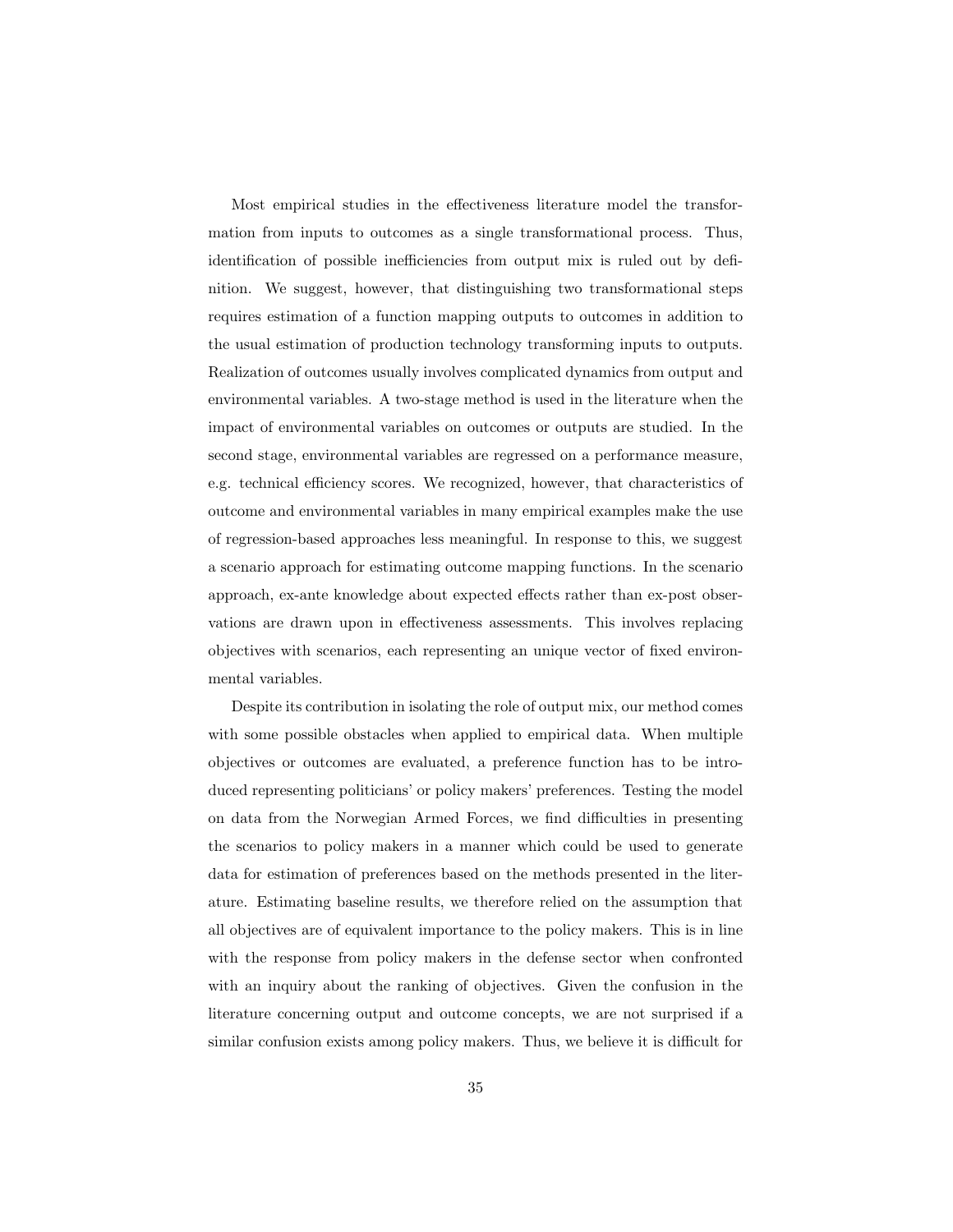decision makers in real life situations to state their preferences for outcomes or outputs consistently. In principal, median voter preferences could replace the preferences of decision makers. But in the case of application to the military, outcomes in form of scenarios are relatively complex to evaluate and difficult to assess for the average voter without some branch specific knowledge.

We find that overall effectiveness in the sample of units from the Norwegian Armed Forces has decreased in the four-year period studied. The drop in effectiveness is not related to technical inefficiencies, which is the standard interpretation found in the literature, but rather is the result of an inefficient mix of outputs by the policy makers. Inefficient priorities could partly be explained by fixed inputs in the short run, as in the last year of the period a 9 percent decline in total budgets possibly increased the relative share of fixed costs at the end of the period. A limitation to inference based on the estimated results is, however, the difficulties in addressing the uncertainty in the effectiveness scores, both from an empirical (limited sample size) and from a methodological approach. Consistent methods for addressing the uncertainty in estimated overall preference effectiveness score is suggested as an important topic in further research.

Allowing for differences in discounting, the model is estimated for two additional specifications of the preference function. Favoring nearsighted scenarios, the downward trend in output mix effectiveness is maintained, but the level of mix effectiveness is higher compared to baseline preference structure. The finding of a downward trend is supported also by the farsighted preference structure. However, policy makers are performing worse in mix effectiveness in these scenarios, compared to both baseline and nearsighted preferences. Sensitivity analysis suggests our results to be robust in trends, but sensitive in size. We leave the specification and estimation of a preference function for defense objectives to further research. Any additional interpretation of our results we leave to policy makers themselves, as they determine which preference structure to be evaluated on. the estimated impacts of environmental variables an outcome production function ca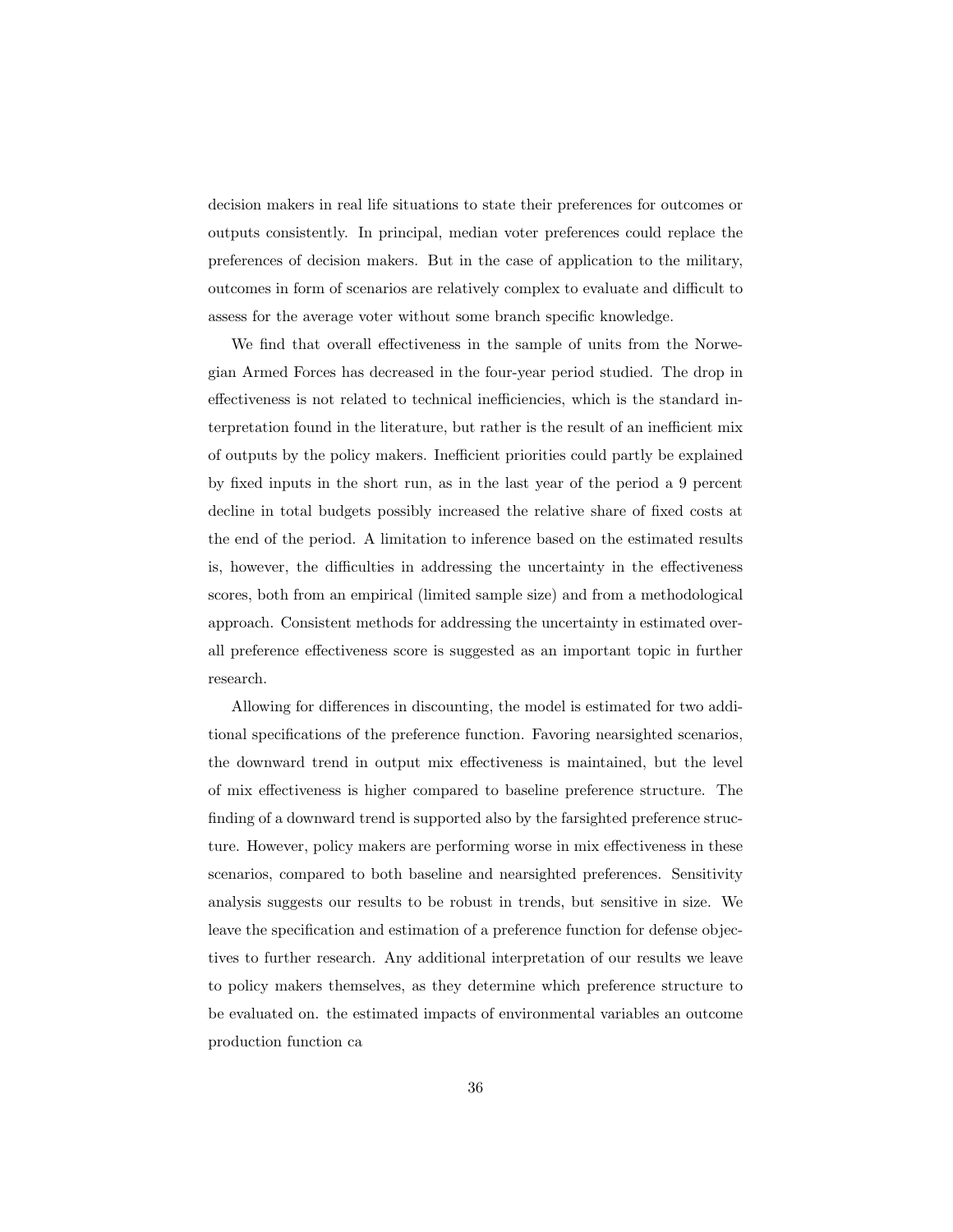### Bibliography

- [1] Adams, R. A., Essex, C., 2013. Calculus: a complete course, 8th Edition. Pearson Education, Canada.
- [2] Anagboso, M., Spence, A., 2009. Measuring defence. Economic & Labour Market Review 3 (1).
- [3] Atkinson, T., 2005. Measurement of Government Output and Productivity for the National Accounts. Palgrave Macmillan.
- [4] Banker, R. D., Natarajan, R., 2008. Evaluating contextual variables affecting productivity using data envelopment analysis. Operations Research 56 (1), 48–58.
- [5] Bradford, D. F., Malt, R. A., Oates, W. E., 1969. The rising cost of local public services: some evidence and reflections. National Tax Journal 22 (2), 185–202.
- [6] Chu, X., Fielding, G. J., Lamar, B. W., 1992. Measuring transit performance using data envelopment analysis. Transportation Research Part A: Policy and Practice 26 (3), 223–230.
- [7] Cooper, S. T., Cohn, E., 1997. Estimation of a frontier production function for the South Carolina educational process. Economics of Education Review 16 (3), 313–327.
- [8] Crary, M., Nozick, L. K., Whitaker, L., 2002. Sizing the US destroyer fleet. European Journal of Operational Research 136 (3), 680–695.
- [9] Eurostat, 2001. Handbook on price and volume measures in national accounts. Luxembourg: European Communities.
- [10] Färe, R., Grosskopf, S., Lundstrøm, M., Roos, P., 2008. Evaluating health care efficiency. In: Evaluating hospital policy and performance: contributions from hospital policy and productivity research. No. 18 in Advances in Health Economics and Health Services Research. pp. 209–22.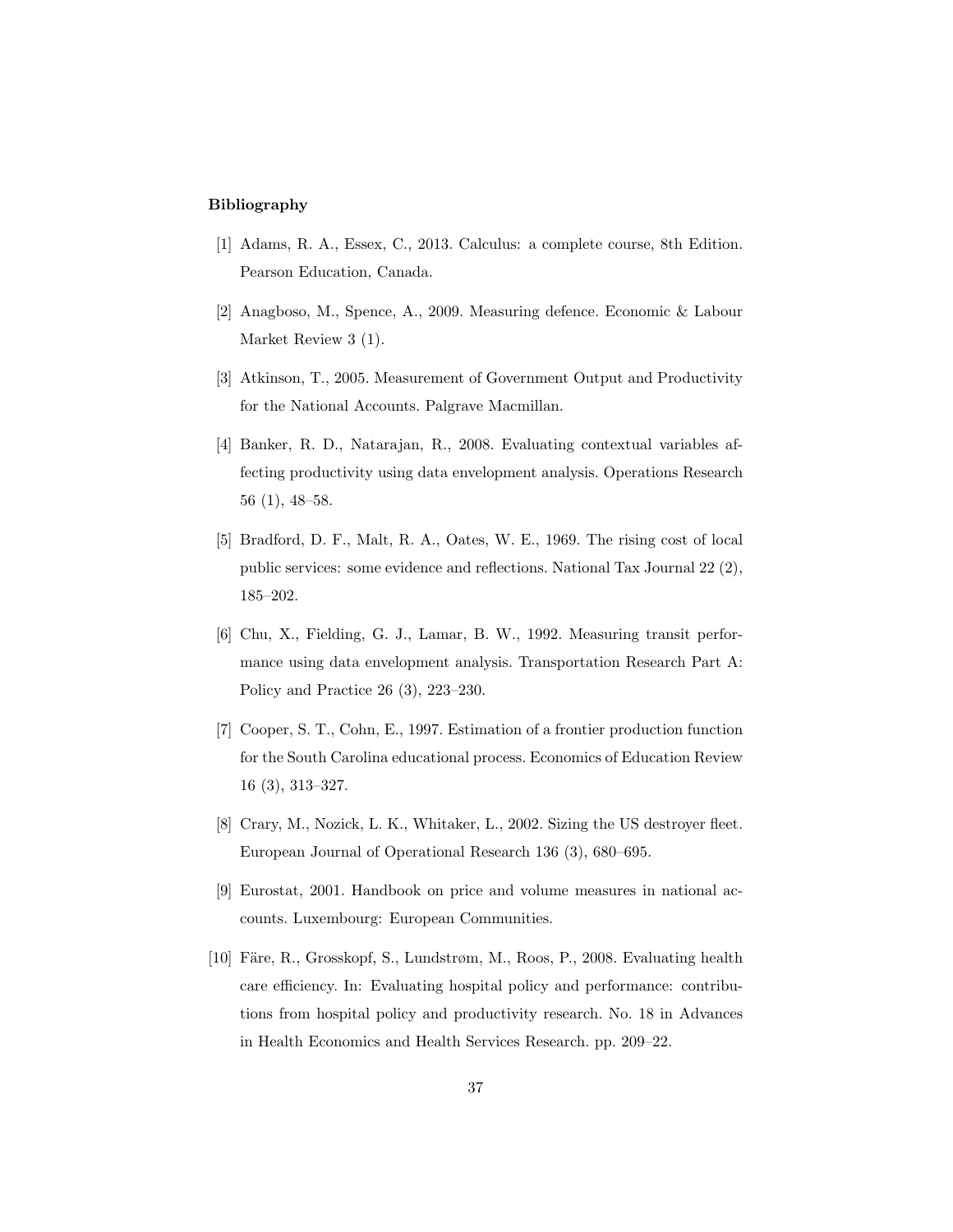- [11] Farrell, M. J., 1957. The measurement of productive efficiency. Journal of the Royal Statistical Society. Series A (General) 120 (3), 253–290.
- [12] Florens, J.-P., Simar, L., 2005. Parametric approximations of nonparametric frontiers. Journal of econometrics 124 (1), 91–116.
- [13] Førsund, F. R., 2017. Measuring effectiveness of production in the public sector. Omega 73, 93–103.
- [14] Gutmann, A., 1999. Democratic education. Princeton University Press.
- [15] Hammond, C. J., 2002. Efficiency in the provision of public services: a data envelopment analysis of uk public library systems. Applied Economics 34 (5), 649–657.
- [16] Hanson, T., 2016. Efficiency and productivity in the operational units of the armed forces: A norwegian example. International Journal of Production Economics 179, 12–23.
- [17] Hartley, K., 2012. Conflict and defence output: An economic perspective. Revue d'economie politique Vol. 122 (2), 171–195.
- [18] Karlaftis, M. G., 2004. A DEA approach for evaluating the efficiency and effectiveness of urban transit systems. European Journal of Operational Research 152 (2), 354–364.
- [19] Lauer, J. A., Lovell, C. K., Murray, C. J., Evans, D. B., 2004. World health system performance revisited: the impact of varying the relative importance of health system goals. BMC health services research 4 (1), 19.
- [20] Lovell, C. K., Walters, L. C., Wood, L. L., 1994. Stratified models of education production using modified DEA and regression analysis. In: Charnes, A., Copper, W., Lewin, A., Seiford, L. (Eds.), Data Envelopment Analysis: Theory, Methodology, and Applications. Kluwer Academic Publishers, pp. 329–351.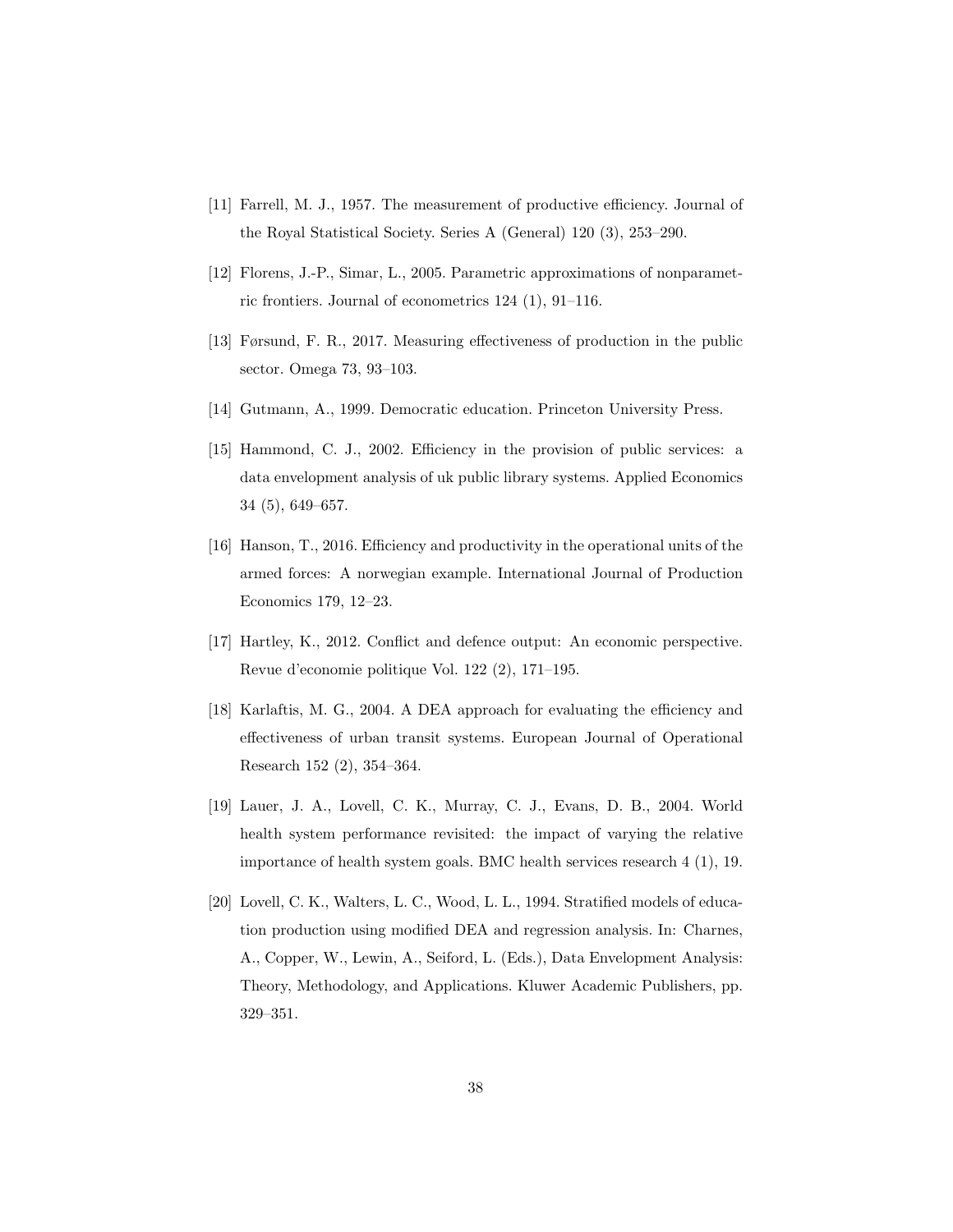- [21] Medina-Borja, A., Triantis, K., 2014. Modeling social services performance: a four-stage DEA approach to evaluate fundraising efficiency, capacity building, service quality, and effectiveness in the nonprofit sector. Annals of Operations Research 221 (1), 285–307.
- [22] Murray, C. J., Evans, D. B., 2006. Health systems performance assessment. Office of Health Economics.
- [23] Pritchett, L., Filmer, D., 1999. What education production functions really show: a positive theory of education expenditures. Economics of Education review 18 (2), 223–239.
- [24] RTO/NATO, 2003. Handbook on long term defence planning. RTO-SAS-025 69.
- [25] Ruggiero, J., 2000. Nonparametric estimation of returns to scale in the public sector with an application to the provision of educational services. Journal of the Operational Research Society 51 (8), 906–912.
- [26] Ruggiero, J., 2004. Performance evaluation in education. In: Handbook on data envelopment analysis. Springer, pp. 323–346.
- [27] Saaty, T. L., 1988. What is the analytic hierarchy process? Springer.
- [28] Salomon, J. A., 2003. Reconsidering the use of rankings in the valuation of health states: a model for estimating cardinal values from ordinal data. Population Health Metrics 1 (1), 12.
- [29] Schreyer, P., 2010. Measuring the production of non-market services. In: Price Indexes in Time and Space, Contributions to Statistics. Springer-Verlag Berlin Heidelberg.
- [30] Simar, L., Wilson, P. W., 1998. Sensitivity analysis of efficiency scores: How to bootstrap in nonparametric frontier models. Management science 44 (1), 49–61.